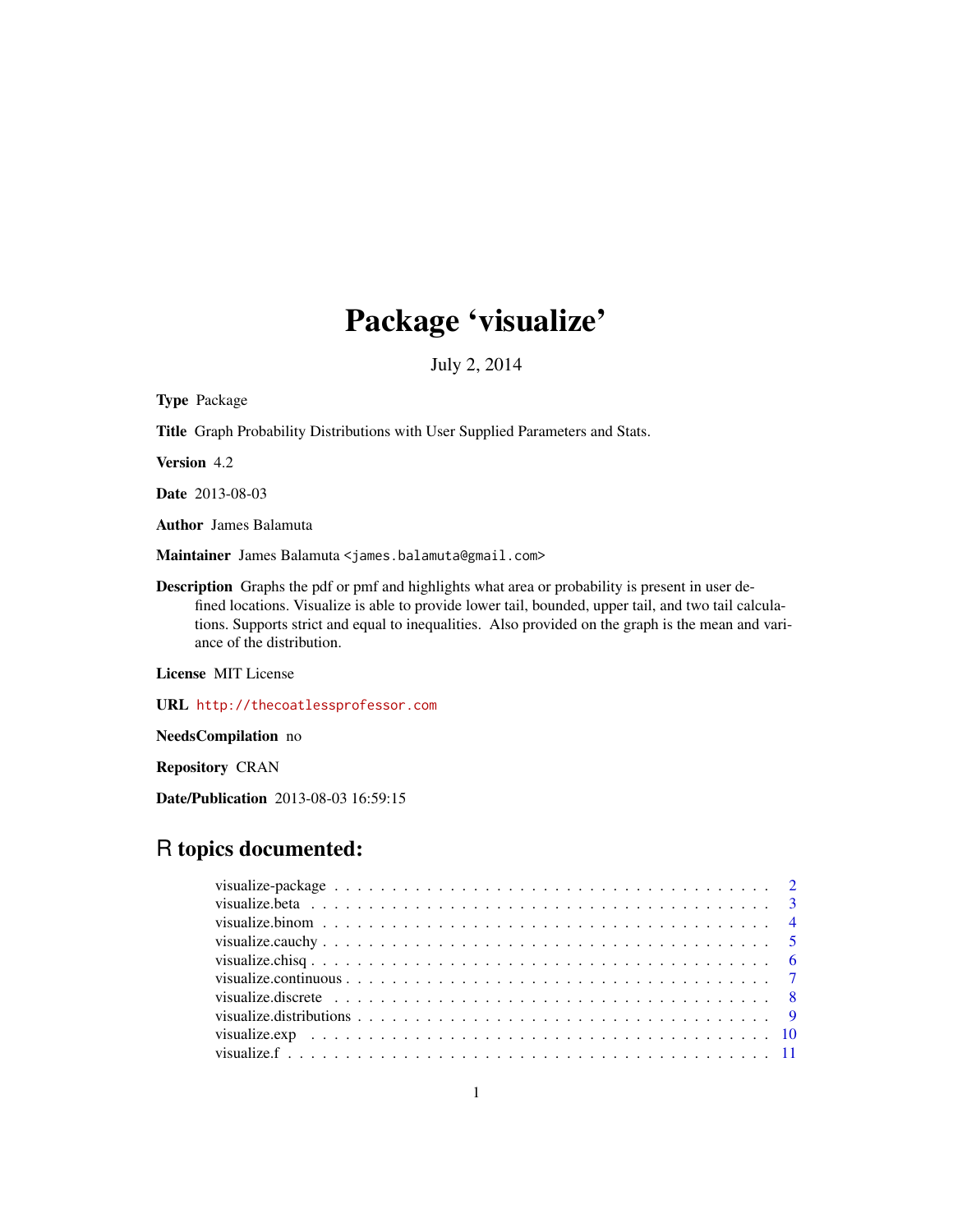# <span id="page-1-0"></span>2 visualize-package

| Index | 25 |
|-------|----|
|       |    |
|       |    |
|       |    |
|       |    |
|       |    |
|       |    |
|       |    |
|       |    |
|       |    |
|       |    |
|       |    |
|       |    |

visualize-package *Graph Probability Distributions with User Supplied Parameters and Stats.*

# Description

Graphs the pdf or pmf and highlights what area or probability is present in user defined locations. Visualize is able to provide lower tail, bounded, two tail, and upper tail calculations. Supports strict and equal to inequalities. Also provided on the graph is the mean and variance of the distribution.

#### Details

| Package: | visualize          |
|----------|--------------------|
| Type:    | Package            |
| Version: | 4.2                |
| Date:    | 2013-08-03         |
| License: | <b>MIT</b> License |

#### Author(s)

James Balamuta

Maintainer: James Balamuta <james.balamuta@gmail.com>

# Examples

##visualize.it acts as the general wrapper. ##For guided application of visualize, see the visualize.distr\_name list. #Binomial distribution evaluated at lower tail. visualize.it(dist = 'binom', stat = 2, params = list(size = 4,prob = .5), section ="lower",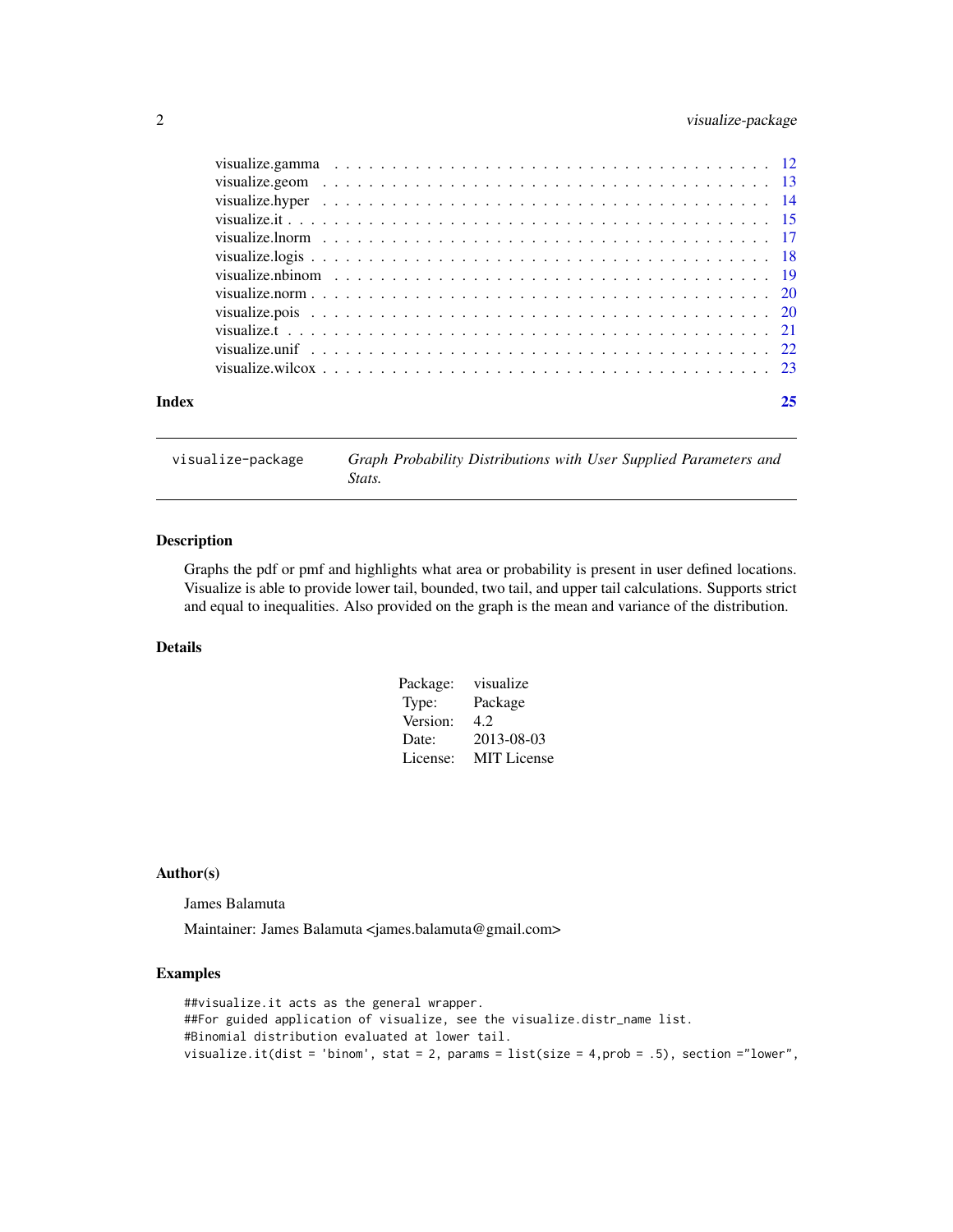# <span id="page-2-0"></span>visualize.beta 3

strict = TRUE) visualize.binom(stat = 2, size = 4, prob =.5, section ="lower", strict = TRUE) #Set to shade inbetween a bounded region. visualize.it(dist = 'norm', stat =  $c(-1,1)$ , list(mu=0,sd=1), section="bounded") visualize.norm(stat =  $c(-1,1)$ , mu =  $0$ , sd = 1, section ="bounded") #Gamma distribution evaluated at upper tail. visualize.it(dist = 'gamma', stat = 2, params = list(alpha = 2, theta = 1),section="upper") visualize.gamma(stat = 2, alpha = 2, theta = 1, section="upper")

<span id="page-2-1"></span>visualize.beta *Visualize Beta Distribution*

#### Description

Generates a plot of the Beta distribution with user specified parameters.

# Usage

visualize.beta(stat = 1, alpha = 3, beta = 2, section = "lower")

#### Arguments

| stat    | a statistic to obtain the probability from. When using the "bounded" condition,<br>you must supply the parameter as $stat = c(lower_bound, upper_bound).$<br>Otherwise, a simple stat = desired_point will suffice. |
|---------|---------------------------------------------------------------------------------------------------------------------------------------------------------------------------------------------------------------------|
| alpha   | alpha is considered to be <i>shapel</i> by $R$ 's implementation of the beta distribution.<br>alpha must be greater than 0.                                                                                         |
| beta    | beta is considered to be <i>shape2</i> by R's implementation of the beta distribution.<br>beta must be greater than 0.                                                                                              |
| section | Select how you want the statistic(s) evaluated via section=either "lower", "bounded",<br>"upper", or"tails".                                                                                                        |

# Value

Returns a plot of the distribution according to the conditions supplied.

### Author(s)

James Balamuta

#### See Also

[visualize.it](#page-14-1), [dbeta](#page-0-0).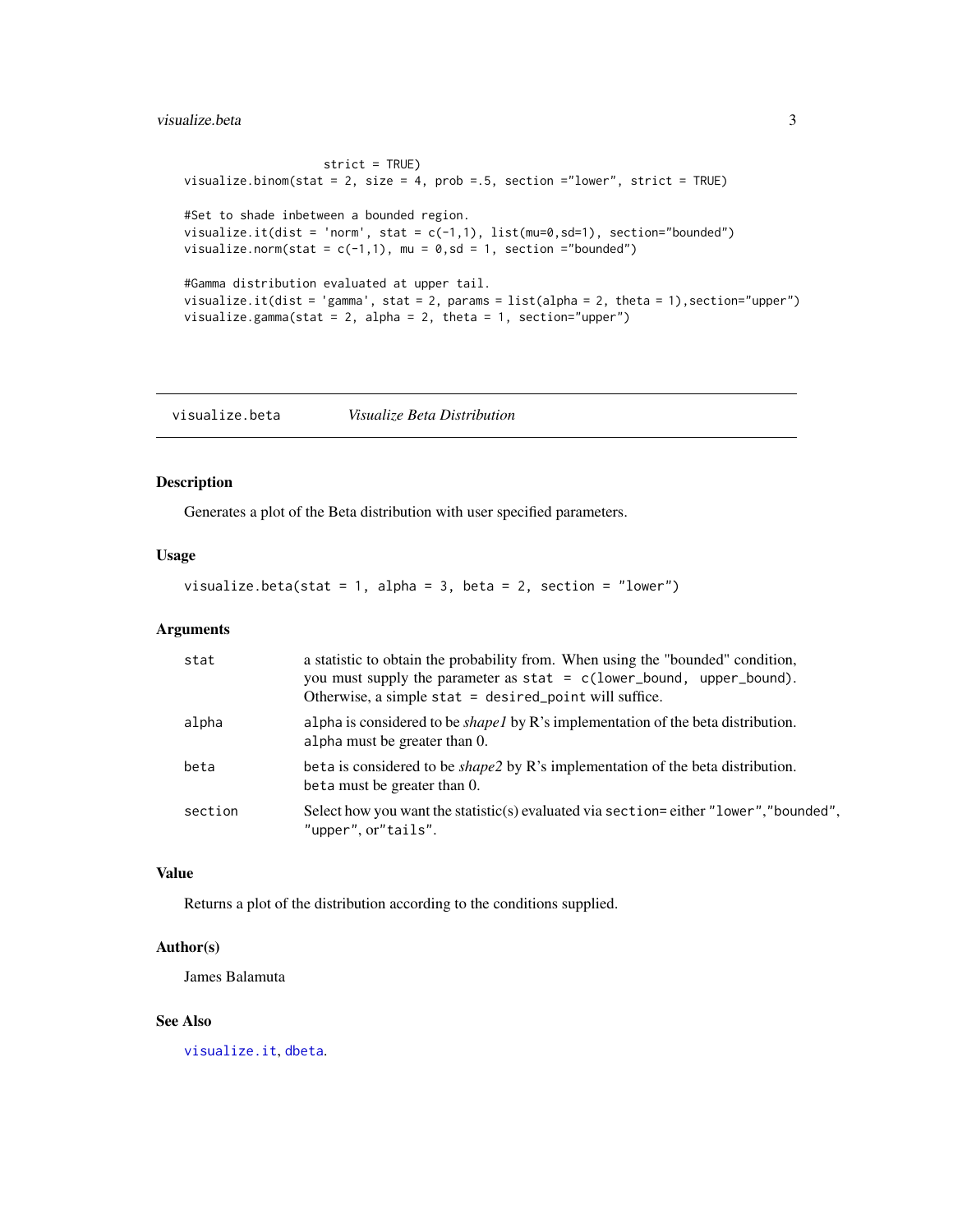# Examples

```
#Evaluates lower tail.
visualize.beta(stat = 1, alpha = 2, beta = 3, section = "lower")
#Evaluates bounded region.
visualize.beta(stat = c(.5,1), alpha = 4, beta = 3, section = "bounded")
#Evaluates upper tail.
visualize.beta(stat = 1, alpha = 2, beta = 3, section = "upper")
```
<span id="page-3-1"></span>visualize.binom *Visualize Binomial Distribution*

# Description

Generates a plot of the Binomial distribution with user specified parameters.

# Usage

visualize.binom(stat = 1, size = 3, prob =  $0.5$ , section = "lower", strict = FALSE)

### Arguments

| stat    | a statistic to obtain the probability from. When using the "bounded" condition,<br>you must supply the parameter as $stat = c(lower_bound, upper_bound).$<br>Otherwise, a simple stat $=$ desired_point will suffice.                                                                   |
|---------|-----------------------------------------------------------------------------------------------------------------------------------------------------------------------------------------------------------------------------------------------------------------------------------------|
| size    | size of sample.                                                                                                                                                                                                                                                                         |
| prob    | probability of picking object.                                                                                                                                                                                                                                                          |
| section | Select how you want the statistic(s) evaluated via section=either "lower", "bounded",<br>"upper", or"tails".                                                                                                                                                                            |
| strict  | Determines whether the probability will be generated as a strict $(<,>)$ or equal to<br>$(\leq=,)=$ inequality. strict= requires either values = 0 or = FALSE for equal to<br>OR values =1 or =TRUE for strict. For bounded condition use: $strict=c(0,1)$<br>or strict=c(FALSE, TRUE). |

#### Author(s)

James Balamuta

# See Also

[visualize.it](#page-14-1) , [dbinom](#page-0-0).

<span id="page-3-0"></span>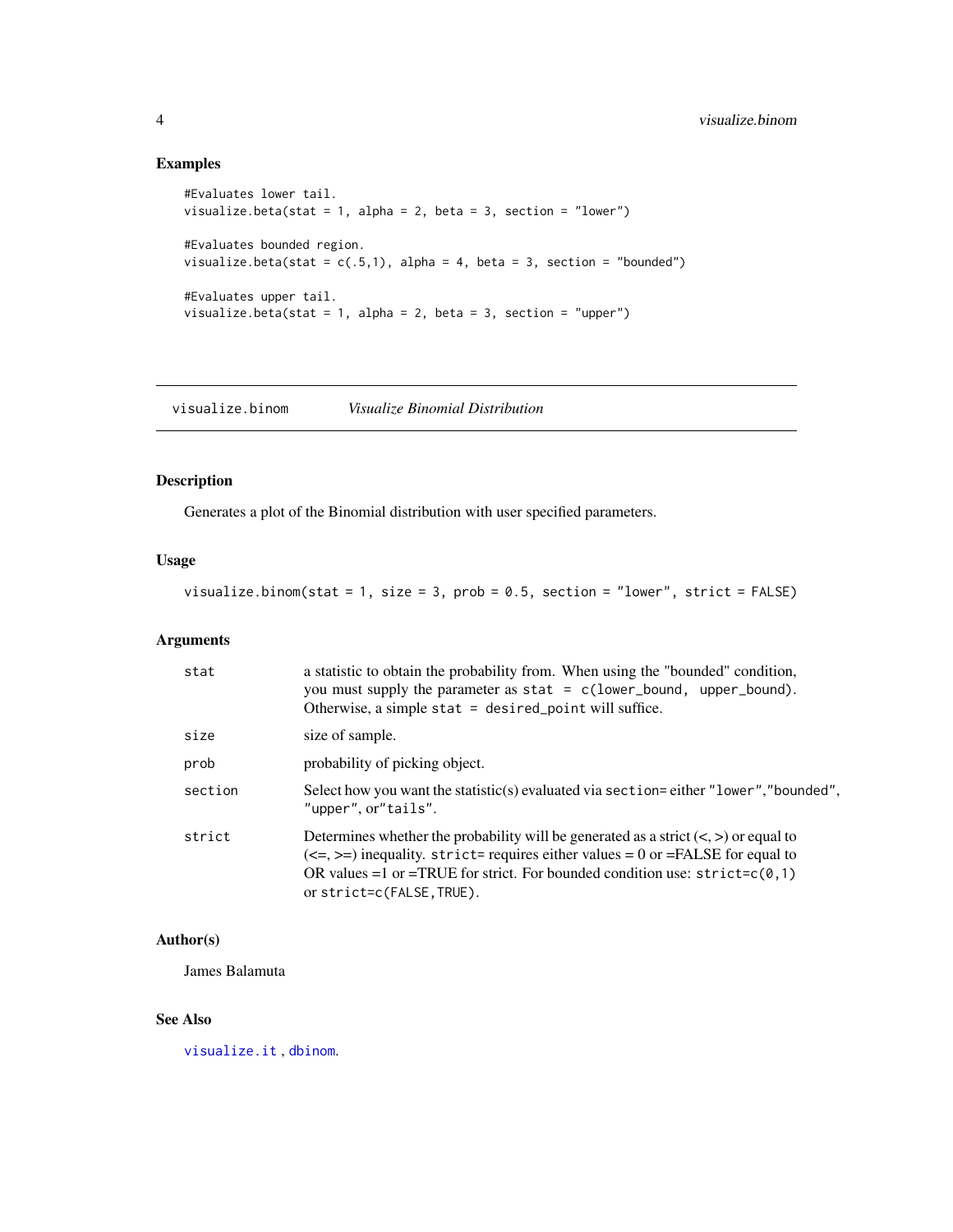# <span id="page-4-0"></span>visualize.cauchy 5

#### Examples

```
#Evaluates lower tail with equal to inequality.
visualize.binom(stat = 1, size = 3, prob = 0.5, section = "lower", strict = FALSE)
#Evaluates bounded region with lower bound equal to and upper bound strict inequality.
visualize.binom(stat = c(1,2), size = 5, prob = 0.35, section = "bounded", strict = c(0,1))
#Evaluates upper tail with strict inequality.
visualize.binom(stat = 1, size = 3, prob = 0.5, section = "upper", strict = TRUE)
```
<span id="page-4-1"></span>visualize.cauchy *Visualize Cauchy Distribution*

# Description

Generates a plot of the Cauchy distribution with user specified parameters.

# Usage

visualize.cauchy(stat = 1, location = 2, scale = 1, section = "lower")

# Arguments

| stat     | a statistic to obtain the probability from. When using the "bounded" condition,<br>you must supply the parameter as $stat = c(lower_bound, upper_bound)$ .<br>Otherwise, a simple stat $=$ desired_point will suffice. |
|----------|------------------------------------------------------------------------------------------------------------------------------------------------------------------------------------------------------------------------|
| location | location parameter                                                                                                                                                                                                     |
| scale    | scale parameter                                                                                                                                                                                                        |
| section  | Select how you want the statistic(s) evaluated via section=either "lower", "bounded",<br>"upper", or"tails".                                                                                                           |

# Value

Returns a plot of the distribution according to the conditions supplied.

#### Author(s)

James Balamuta

#### See Also

[visualize.it](#page-14-1), [dcauchy](#page-0-0).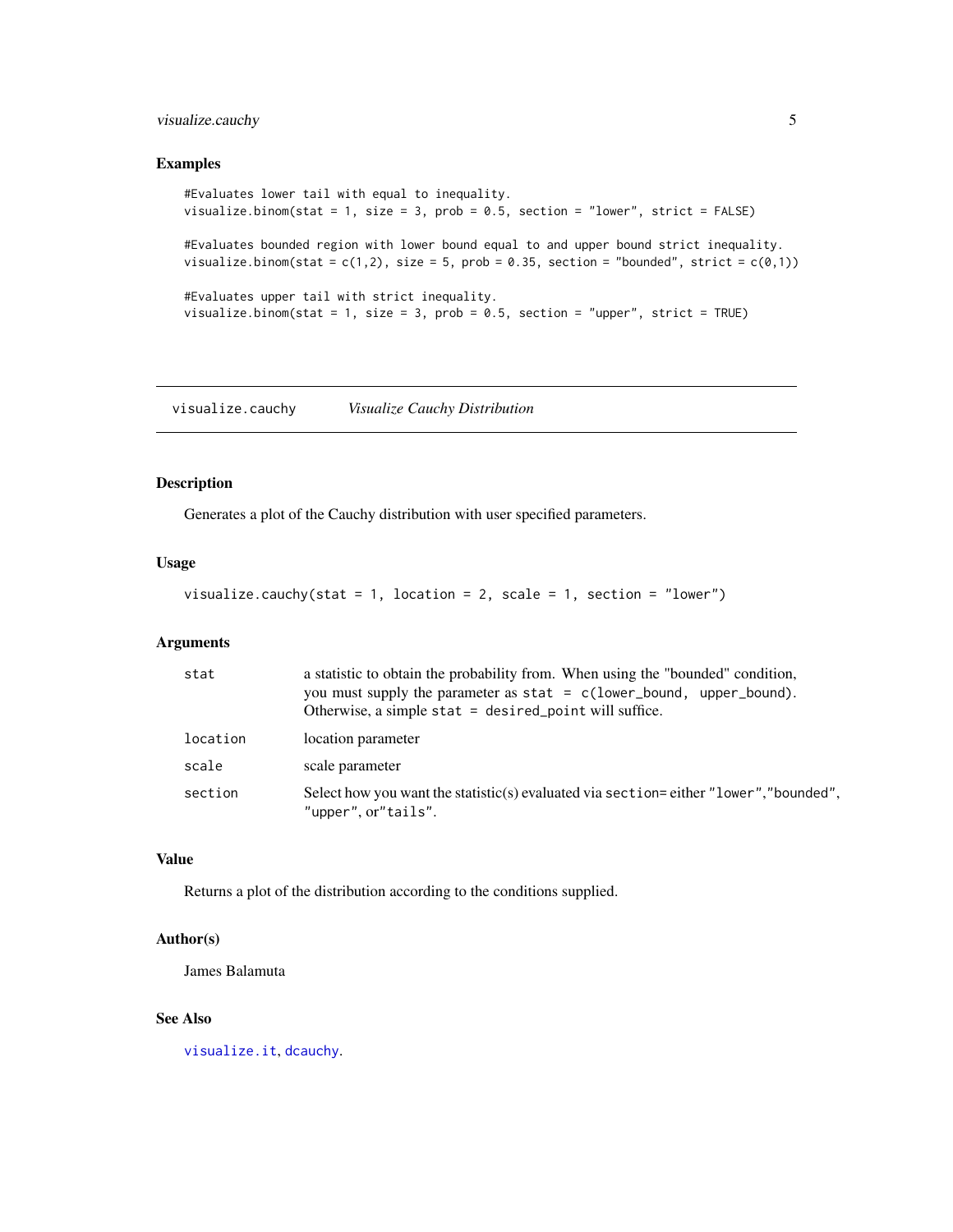# Examples

```
#Evaluates lower tail.
visualize.cauchy(stat = 1, location = 4, scale = 2, section = "lower")
#Evaluates bounded region.
visualize.cauchy(stat = c(3,5), location = 5, scale = 3, section = "bounded")
#Evaluates upper tail.
visualize.cauchy(stat = 1, location = 4, scale = 2, section = "upper")
```
<span id="page-5-1"></span>visualize.chisq *Visualize Chi-squared Distribution*

# Description

Generates a plot of the Chi-squared distribution with user specified parameters.

# Usage

```
visualize.chisq(stat = 1, df = 3, section = "lower")
```
# Arguments

| stat    | a statistic to obtain the probability from. When using the "bounded" condition,<br>you must supply the parameter as $stat = c(lower_bound, upper_bound).$<br>Otherwise, a simple stat $=$ desired point will suffice. |
|---------|-----------------------------------------------------------------------------------------------------------------------------------------------------------------------------------------------------------------------|
| df      | degrees of freedom of Chi-squared distribution.                                                                                                                                                                       |
| section | Select how you want the statistic(s) evaluated via section=either "lower", "bounded",<br>"upper", or"tails".                                                                                                          |

#### Value

Returns a plot of the distribution according to the conditions supplied.

#### Author(s)

James Balamuta

# See Also

[visualize.it](#page-14-1), [dchisq](#page-0-0).

<span id="page-5-0"></span>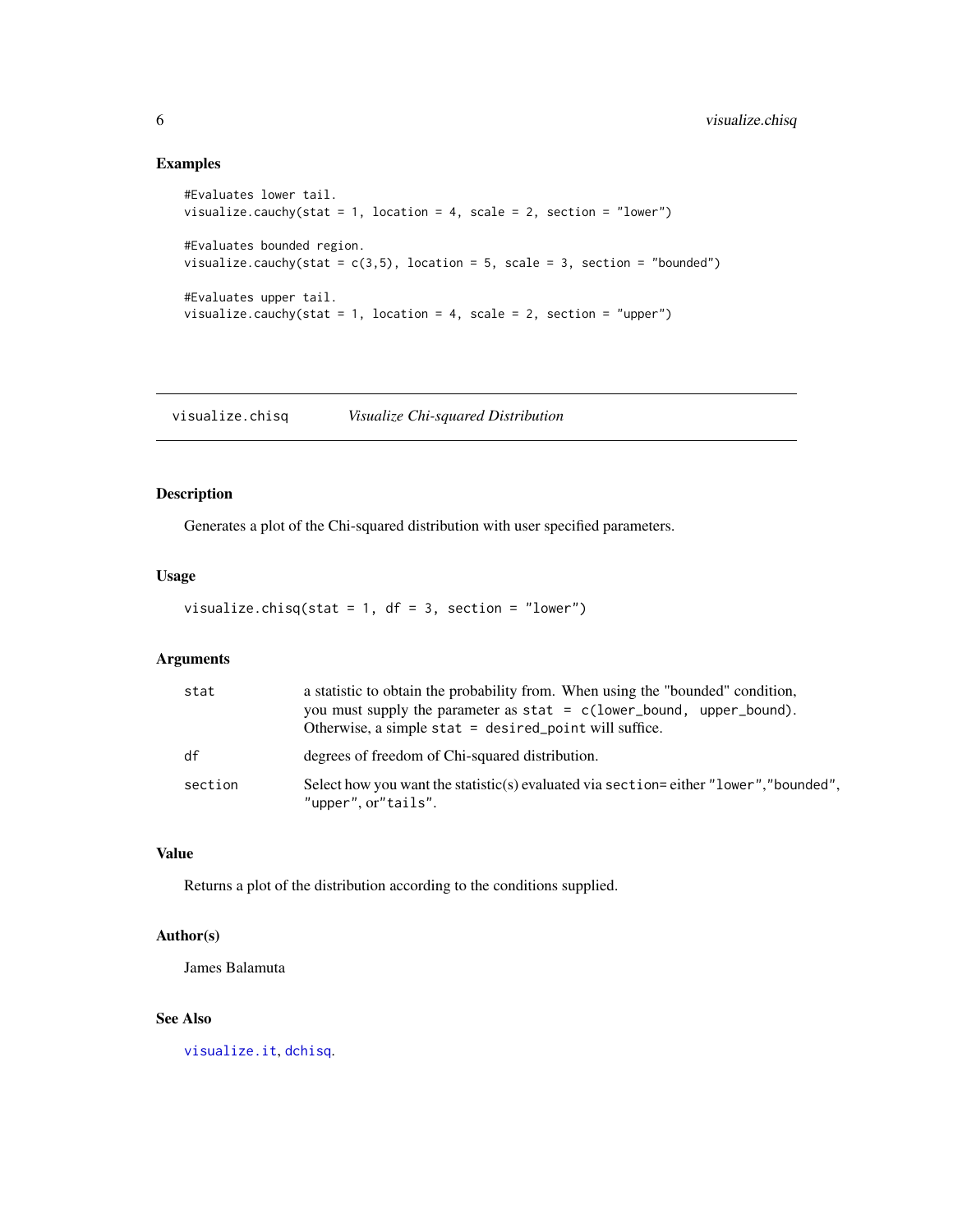# <span id="page-6-0"></span>visualize.continuous 7

# Examples

```
#Evaluates lower tail.
visualize.chisq(stat = 1, df = 3, section = "lower")
#Evaluates bounded region.
visualize.chisq(stat = c(1,2), df = 6, section = "bounded")
#Evaluates upper tail.
visualize.chisq(stat = 1, df = 3, section = "upper")
```
visualize.continuous *Graphing function for Continuous Distributions.*

# Description

Handles how continuous distributions are graphed. Users should not use this function. Instead, users should use link{visualize.it}.

# Usage

```
visualize.continuous(dist, stat = c(0, 1), params, section = "lower")
```
# Arguments

| dist    | contains the distribution from link{visualize.distributions}.                                                                                                                                                                                                                                                                                                         |
|---------|-----------------------------------------------------------------------------------------------------------------------------------------------------------------------------------------------------------------------------------------------------------------------------------------------------------------------------------------------------------------------|
| stat    | a statistic to obtain the probability from. When using the "bounded" condition,<br>you must supply the parameter as $stat = c(lower_bound, upper_bound).$<br>Otherwise, a simple stat $=$ desired_point will suffice.                                                                                                                                                 |
| params  | A list that must contain the necessary parameters for each distribution. For<br>example, params = $list(mu = 1, sd = 1)$ would be for a normal distribution<br>with mean 1 and standard deviation 1. If you are not aware of the parameters<br>for the distribution, consider using the visualize. <i>dist_name</i> functions listed<br>under the "See Also" section. |
| section | Select how you want the statistic(s) evaluated via section=either "lower", "bounded",<br>"upper", or"tails".                                                                                                                                                                                                                                                          |

# Author(s)

James Balamuta

# See Also

```
visualize.it, visualize.beta, visualize.chisq, visualize.exp, visualize.gamma, visualize.norm,
visualize.unif, visualize.cauchy*, visualize.f*, visualize.lnorm*, visualize.t*, visualize.wilcox*,
visualize.logis*.
* = added in v2.0.
```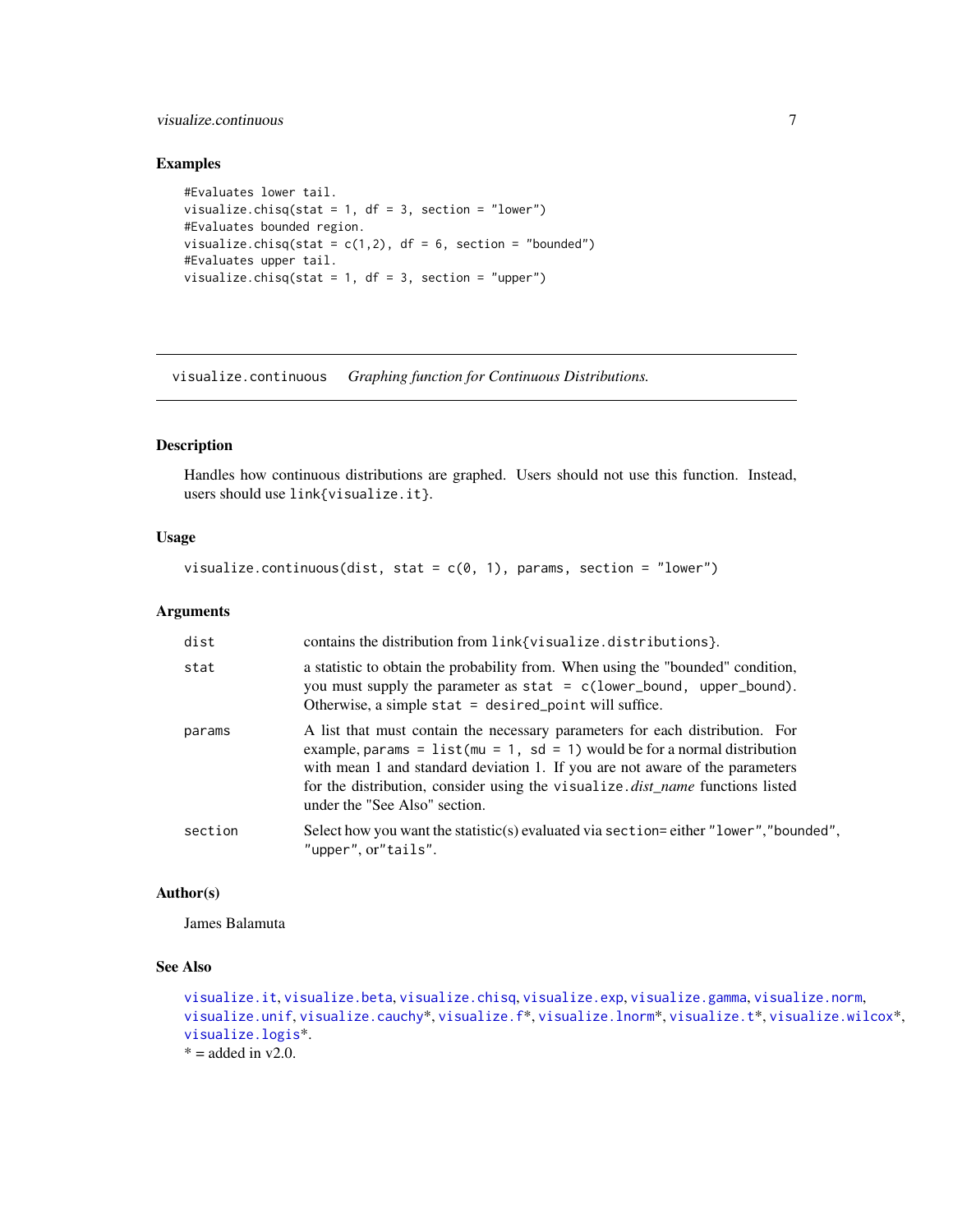# <span id="page-7-0"></span>Examples

```
#Function does not have dist look up, must go through visualize.it
visualize.it(dist='norm', stat = c(\emptyset,1), params = list(mu = 1, sd = 1), section = "bounded")
```
visualize.discrete *Graphing function for Discrete Distributions.*

### Description

Handles how discrete distributions are graphed. Users should not use this function. Instead, users should use link{visualize.it}.

# Usage

```
visualize.discrete(dist, stat = c(0, 1), params, section = "lower", strict)
```
#### Arguments

| dist    | contains the distribution from link{visualize.distributions}.                                                                                                                                                                                                                                                                                                           |
|---------|-------------------------------------------------------------------------------------------------------------------------------------------------------------------------------------------------------------------------------------------------------------------------------------------------------------------------------------------------------------------------|
| stat    | a statistic to obtain the probability from. When using the "bounded" condition,<br>you must supply the parameter as $stat = c(lower_bound, upper_bound).$<br>Otherwise, a simple stat $=$ desired_point will suffice.                                                                                                                                                   |
| params  | A list that must contain the necessary parameters for each distribution. For<br>example, params = $list(n = 5, prob = .25)$ would be for a binomial dis-<br>tribution with size 5 and probability .75. If you are not aware of the parameters<br>for the distribution, consider using the visualize. <i>dist_name</i> functions listed<br>under the "See Also" section. |
| section | Select how you want the statistic(s) evaluated via section=either "lower", "bounded",<br>"upper", or"tails".                                                                                                                                                                                                                                                            |
| strict  | Determines whether the probability will be generated as a strict $(<,>)$ or equal to<br>$(\leq=,)=$ inequality. strict= requires either values = 0 or = FALSE for equal to<br>OR values =1 or =TRUE for strict. For bounded condition use: $strict = c(0, 1)$<br>or strict=c(FALSE, TRUE).                                                                              |

# Author(s)

James Balamuta

# See Also

[visualize.it](#page-14-1), [visualize.binom](#page-3-1), [visualize.geom](#page-12-1), [visualize.hyper](#page-13-1), [visualize.nbinom](#page-18-1), [visualize.pois](#page-19-2).

```
#Function does not have dist look up, must go through visualize.it
visualize.it(dist='geom', stat = c(2,4), params = list(prob = .75), section = "bounded",
          strict = c(\emptyset,1))
```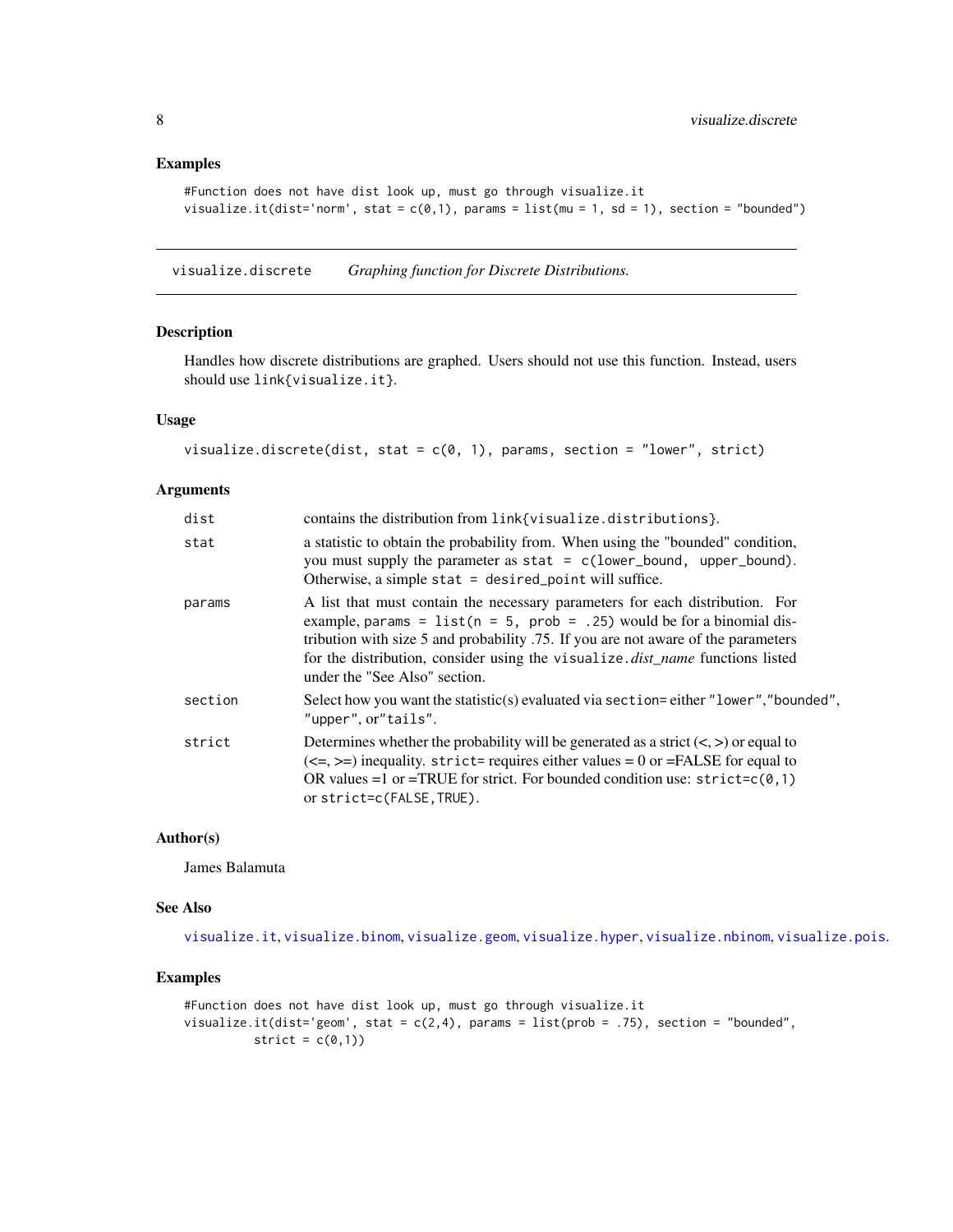<span id="page-8-0"></span>visualize.distributions

*Visualize's Supported Distributions*

# Description

All of visualize's supported distributions with their density, probability, and quantile functions. In addition, mean and variance functions are present. Other descriptors also exist and are documented below.

# Format

Distributions are loaded with the following format:

| type:                                                                     | specify either "continuous" or "discrete"                |
|---------------------------------------------------------------------------|----------------------------------------------------------|
|                                                                           | to direct the query to the right graph handler.          |
| name:                                                                     | specify the name of the distribution.                    |
|                                                                           | In example, "Poisson Distribution."                      |
|                                                                           | This is used in the main graph title.                    |
| variable:                                                                 | specify the variable in probability statement.           |
|                                                                           | In example, $P(z < 5)$ .                                 |
|                                                                           | This is used in the probability subtitle.                |
| varsymbols:                                                               | specify the variable symbols for distribution.           |
|                                                                           | In example, $mu = 1$ sd = 2.                             |
|                                                                           | This is used in the distribution subtitle.               |
| params:                                                                   | specify the amount of params required for distributio    |
|                                                                           | This is used in the first error handling check to ensure |
|                                                                           | the correct number of params is supplied.                |
| $init(params, \ldots)$ :                                                  | Function that generates the mean and variance of a di    |
| density(x, params, $ncp = 0$ , lower.tail = TRUE, $log = FALSE, $ ):      | Function that provides the density value using vector    |
|                                                                           | quantiles from the distribution.                         |
|                                                                           | This serves as a wrapper for <b>d</b> distr_name.        |
| probability(x, params, $ncp = 0$ , lower.tail = TRUE, $log.p = FALSE, $ ) | Function that provides the probability value             |
|                                                                           | using vectors of quantiles from the distribution.        |
|                                                                           | This serves as a wrapper for <i>pdistr_name</i> .        |
| quantile(x, params, $ncp = 0$ , lower.tail = TRUE, $log.p = FALSE, $ )    | Function that provides the quantile value                |
|                                                                           | using vectors of probabilities from the distribution.    |
|                                                                           | This serves as a wrapper for <i>qdistr_name</i> .        |
|                                                                           |                                                          |

The distributions currently available to use are:

| Distribution | r Name | Distribution      | r Name |
|--------------|--------|-------------------|--------|
| Beta         | beta   | $Lognormal*$      | lnorm  |
| Binomial     | binom  | Negative Binomial | nbinom |
| Cauchy $*$   | cauchy | Normal            | norm   |
| Chisquare    | chisq  | Poisson           | pois   |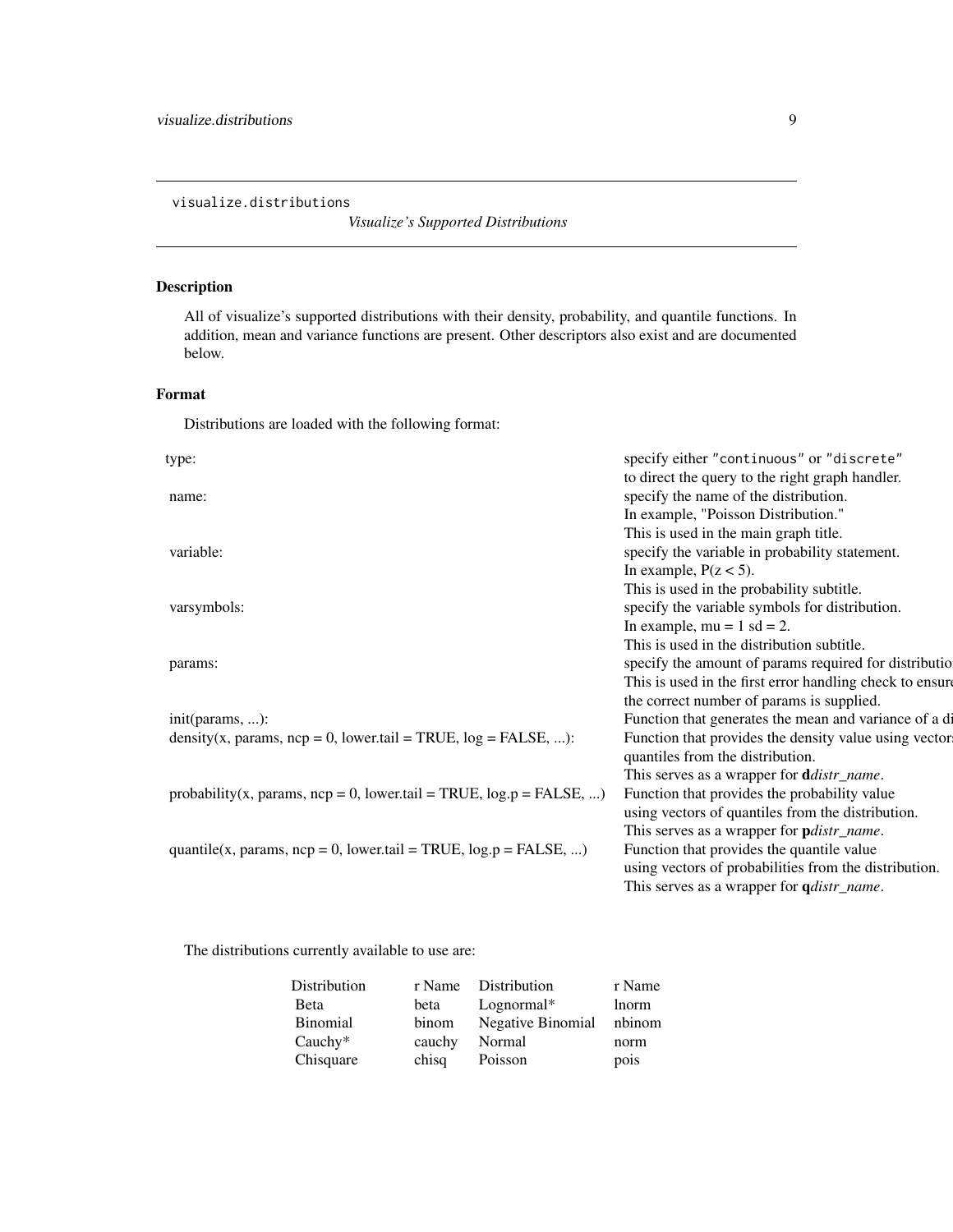# <span id="page-9-0"></span>10 visualize.exp

| Exponential           | exp   | Student $t^*$ |        |
|-----------------------|-------|---------------|--------|
| F*                    | £     | Uniform       | unif   |
| Gamma                 | gamma | Geometric     | geom   |
| <b>Hypergeometric</b> | hyper | Wilcoxon*     | wilcox |
| Logistic*             | logis |               |        |

\* denotes the distribution was added in v2.0.

#### Author(s)

James Balamuta

#### Examples

```
visualize.distributions = list(
  'beta' = list(
   type = "continuous",
   name = "Beta Distribution",
   variable = "b",varsymbols = c("\u03B1","\u03B2"),
   params = 2,
   init = function(params, ...) {
      shape1 = params[[1]]; shape2 = params[[2]]if(shape1 \leq 0 || shape2 \leq 0) stop("Error: Need alpha, beta > 0")
      mean = shape1 / (shape1 + shape2)
      var = (shape1 * shape2)/((shape1 + shape2 + 1)*(shape1 + shape2)^2)c(mean, var)
    },
    density = function(x,params, ncp = 0, lower.tail = TRUE, log = FALSE, ...){
      if(params[[1]] \leq 0 || params[[2]] \leq 0) stop("Error: Need alpha, beta > 0")
        \delta dbeta(x,params[[1]], params[[2]], ncp = ncp, log = log)
    },
   probability = function(q,params, ncp = 0, lower.tail = TRUE, log.p = FALSE, ...){if(params[[1]] \le 0 || params[[2]] \le 0) stop("Error: Need alpha, beta > 0")pbeta(q,params[[1]], params[[2]], np = np, lowertail = lower.tail, log.p = log.p)},
    quantile = function(p, params, ncp = 0, lower.tail = TRUE, log.p = FALSE, ...){
      if(params[[1]] <= \theta || params[[2]] <= \theta) stop("Error: Need alpha, beta > \theta")
     qbeta(p,params[[1]], params[[2]], ncp = ncp, lower.tail = lower.tail, log.p = log.p)
    }
 )
)
```
<span id="page-9-1"></span>visualize.exp *Visualize Exponential Distribution*

#### Description

Generates a plot of the Exponential distribution with user specified parameters.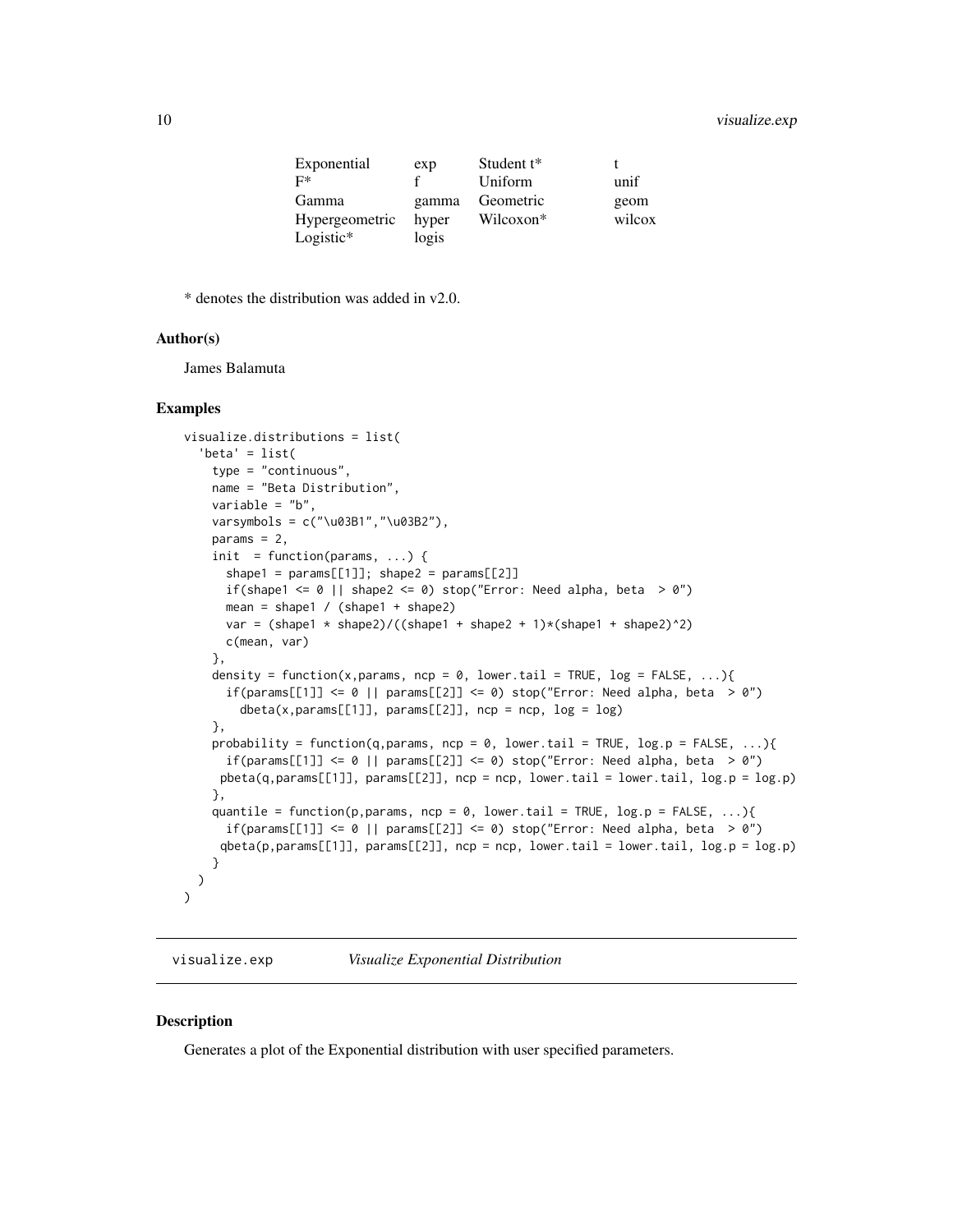#### <span id="page-10-0"></span>visualize.  $f$  11

# Usage

visualize.exp(stat = 1, theta = 1, section = "lower")

# Arguments

| stat    | a statistic to obtain the probability from. When using the "bounded" condition,<br>you must supply the parameter as $stat = c(lower_bound, upper_bound)$ .<br>Otherwise, a simple stat $=$ desired point will suffice. |
|---------|------------------------------------------------------------------------------------------------------------------------------------------------------------------------------------------------------------------------|
| theta   | vector of rates                                                                                                                                                                                                        |
| section | Select how you want the statistic(s) evaluated via section=either "lower", "bounded",<br>"upper", or"tails".                                                                                                           |

# Value

Returns a plot of the distribution according to the conditions supplied.

# Author(s)

James Balamuta

# See Also

[visualize.it](#page-14-1), [dexp](#page-0-0).

# Examples

```
#Evaluates lower tail.
visualize.exp(stat = .5, theta = 3, section = "lower")
#Evaluates bounded region.
visualize.exp(stat = c(1,2), theta = 3, section = "bounded")
#Evaluates upper tail.
visualize.exp(stat = .5, theta = 3, section = "upper")
```
<span id="page-10-1"></span>visualize.f *Visualize F distribution*

# Description

Generates a plot of the F distribution with user specified parameters.

```
visualize.f(stat = 1, df1 = 5, df2 = 4, section = "lower")
```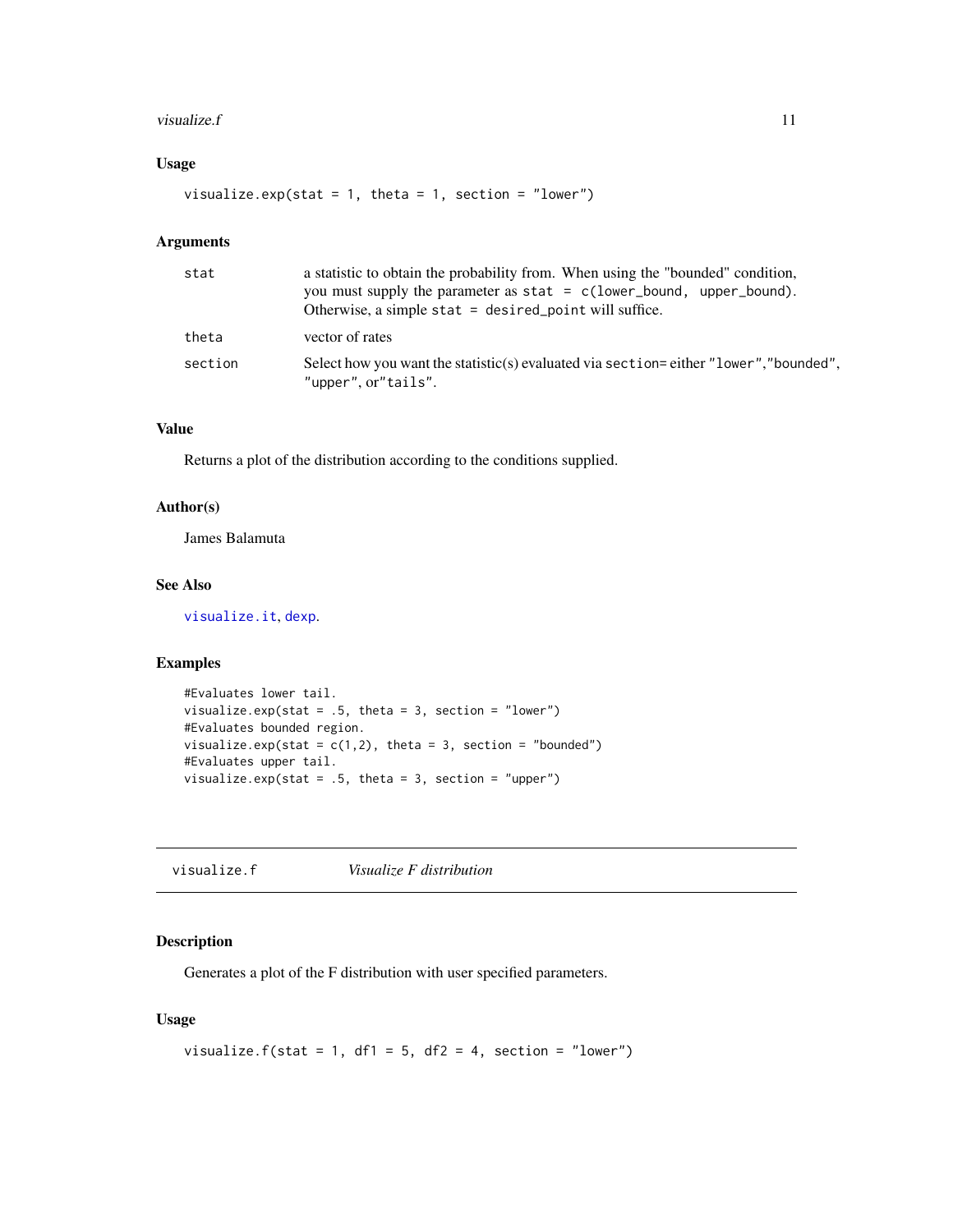# <span id="page-11-0"></span>Arguments

| stat    | a statistic to obtain the probability from. When using the "bounded" condition,<br>you must supply the parameter as $stat = c(lower_bound, upper_bound)$ .<br>Otherwise, a simple stat $=$ desired point will suffice. |
|---------|------------------------------------------------------------------------------------------------------------------------------------------------------------------------------------------------------------------------|
| df1     | First Degrees of Freedom                                                                                                                                                                                               |
| df2     | Second Degrees of Freedom                                                                                                                                                                                              |
| section | Select how you want the statistic(s) evaluated via section=either "lower", "bounded".<br>"upper", or"tails".                                                                                                           |

#### Value

Returns a plot of the distribution according to the conditions supplied.

# Author(s)

James Balamuta

# See Also

[visualize.it](#page-14-1), [df](#page-0-0).

### Examples

```
#Evaluates lower tail.
visualize.f(stat = 1, df1 = 5, df2 = 4, section = "lower")
#Evaluates bounded region.
visualize.f(stat = c(3,5), df1 = 6, df2 = 3, section = "bounded")
#Evaluates upper tail.
visualize.f(stat = 1, df1 = 5, df2 = 4, section = "upper")
```
<span id="page-11-1"></span>visualize.gamma *Visualize Gamma Distribution*

# Description

Generates a plot of the Gamma distribution with user specified parameters.

```
visualize.gamma(stat = 1, alpha = 1, theta = 1, section = "lower")
```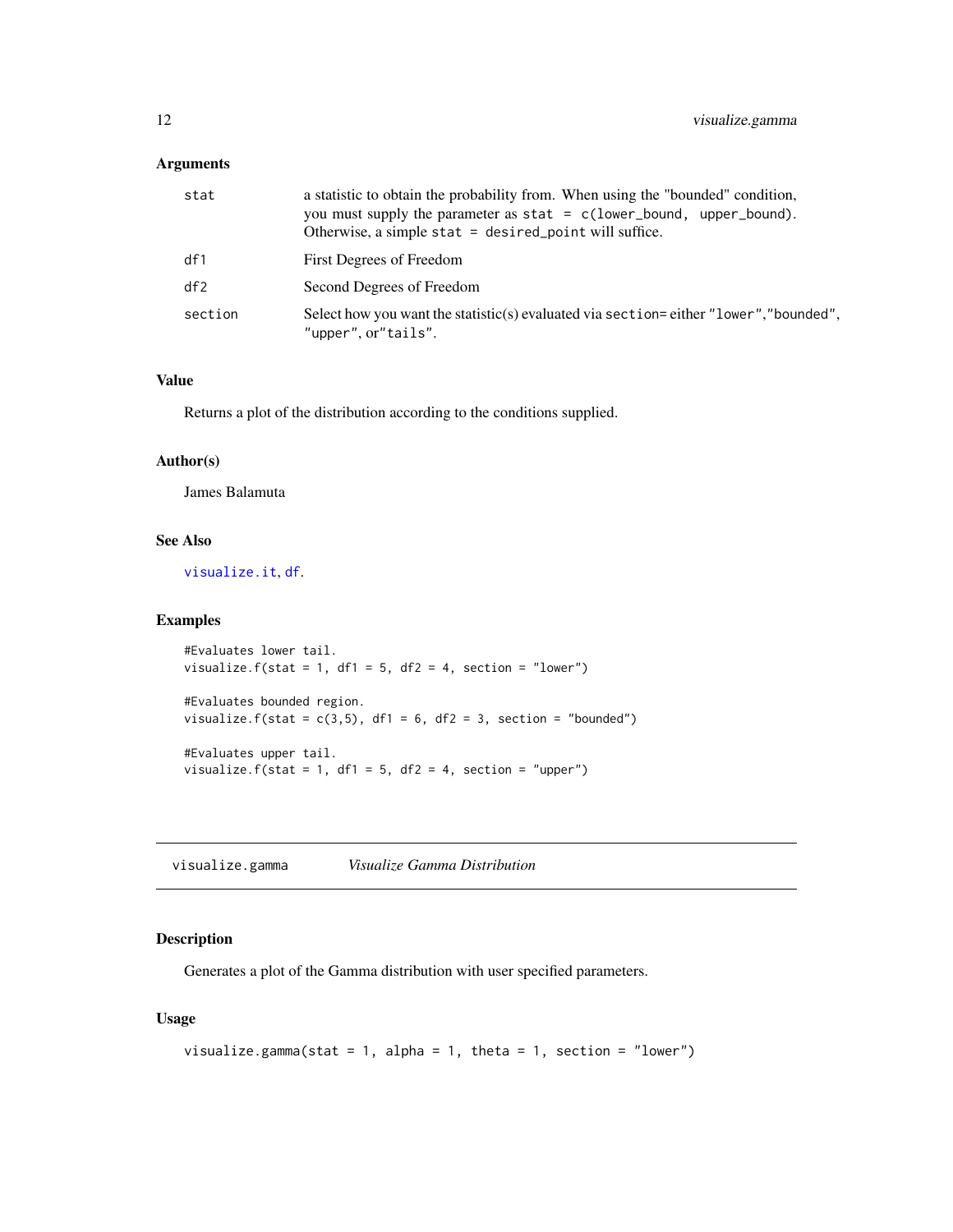# <span id="page-12-0"></span>visualize.geom 13

#### Arguments

| stat    | a statistic to obtain the probability from. When using the "bounded" condition,<br>you must supply the parameter as stat = $c(lower_bound, upper_bound).$<br>Otherwise, a simple stat = desired_point will suffice. |
|---------|---------------------------------------------------------------------------------------------------------------------------------------------------------------------------------------------------------------------|
| alpha   | alpha is considered to be <i>shape</i> by R's implementation of the gamma distribu-<br>tion. alpha must be greater than 0.                                                                                          |
| theta   | theta is considered to be <i>rate</i> by R's implementation of the gamma distribution.<br>theta must be greater than 0.                                                                                             |
| section | Select how you want the statistic(s) evaluated via section=either "lower", "bounded",<br>"upper", or"tails".                                                                                                        |

# Author(s)

James Balamuta

# See Also

[visualize.it](#page-14-1), [dgamma](#page-0-0).

# Examples

```
#Evaluate lower tail.
visualize.gamma(stat = 1, alpha = 3, theta = 1, section = "lower")
#Evaluate bounded section.
visualize.gamma(stat = c(0.75,1), alpha = 3, theta = 1, section = "bounded")
#Evaluate upper tail.
visualize.gamma(stat = 1, alpha = 3, theta = 1, section = "upper")
```
<span id="page-12-1"></span>visualize.geom *Visualize Geometric Distribution*

# Description

Generates a plot of the Geometric distribution with user specified parameters.

```
visualize.geom(stat = 1, prob = 0.3, section = "lower", strict = FALSE)
```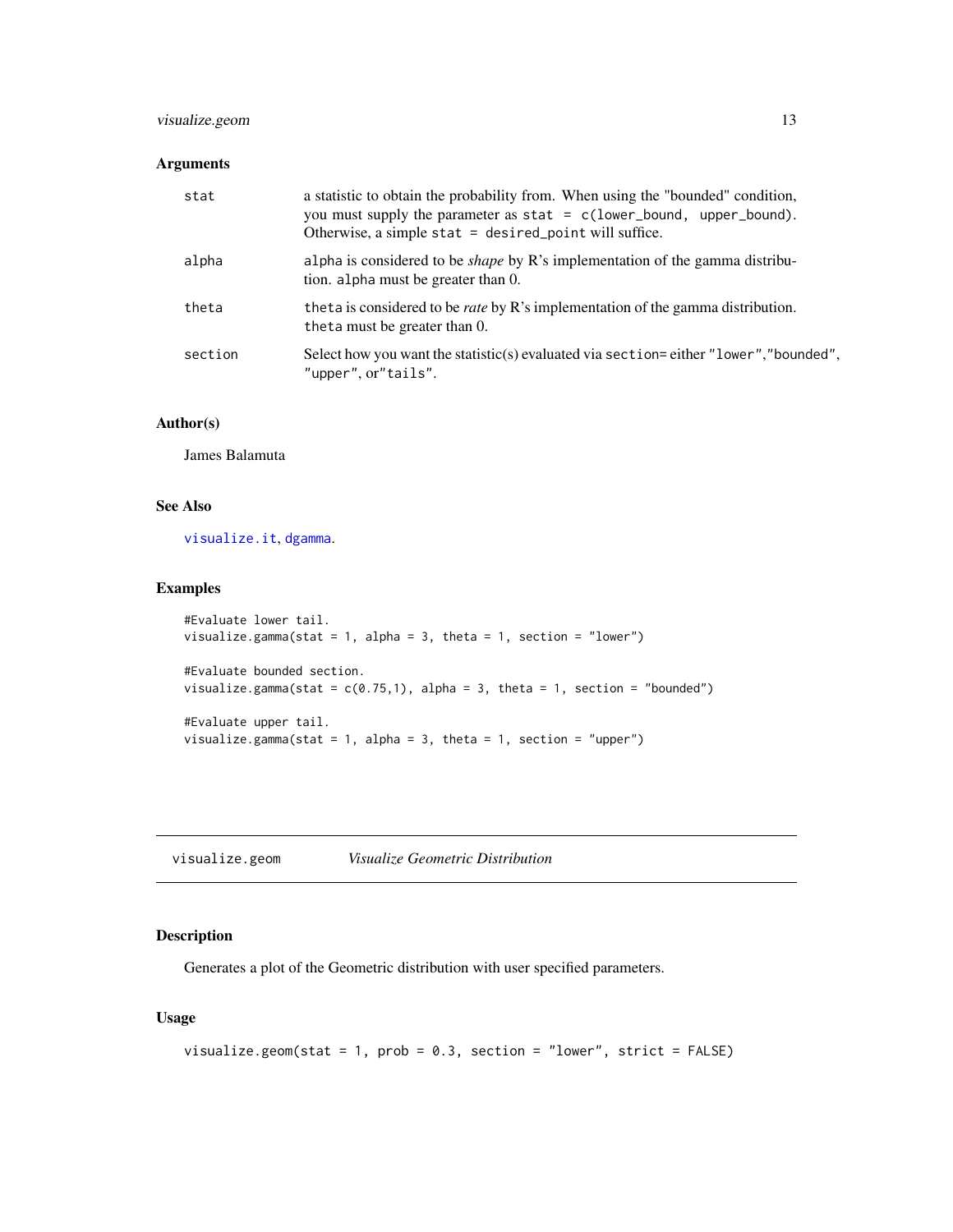# <span id="page-13-0"></span>Arguments

| stat    | a statistic to obtain the probability from. When using the "bounded" condition,<br>you must supply the parameter as stat = $c(lower_bound, upper_bound).$<br>Otherwise, a simple stat $=$ desired_point will suffice.                                                                   |
|---------|-----------------------------------------------------------------------------------------------------------------------------------------------------------------------------------------------------------------------------------------------------------------------------------------|
| prob    | probability of picking object.                                                                                                                                                                                                                                                          |
| section | Select how you want the statistic(s) evaluated via section=either "lower", "bounded",<br>"upper", or"tails".                                                                                                                                                                            |
| strict  | Determines whether the probability will be generated as a strict $(<,>)$ or equal to<br>$(\leq=,)=$ inequality. strict= requires either values = 0 or = FALSE for equal to<br>OR values =1 or =TRUE for strict. For bounded condition use: $strict=c(0,1)$<br>or strict=c(FALSE, TRUE). |

# Author(s)

James Balamuta

# See Also

[visualize.it](#page-14-1) , [dgeom](#page-0-0).

#### Examples

```
#Evaluates lower tail.
visualize.geom(stat = 1, prob = 0.5, section = "lower", strict = FALSE)
#Evaluates bounded region.
visualize.geom(stat = c(1,3), prob = 0.35, section = "bounded", strict = c(0,1))
#Evaluates upper tail.
visualize.geom(stat = 1, prob = 0.5, section = "upper", strict = 1)
```
<span id="page-13-1"></span>visualize.hyper *Visualize Hypergeometric Distribution*

# Description

Generates a plot of the Hypergeometric distribution with user specified parameters.

```
visualize.hyper(stat = 1, m = 5, n = 4, k = 2, section = "lower", strict = FALSE)
```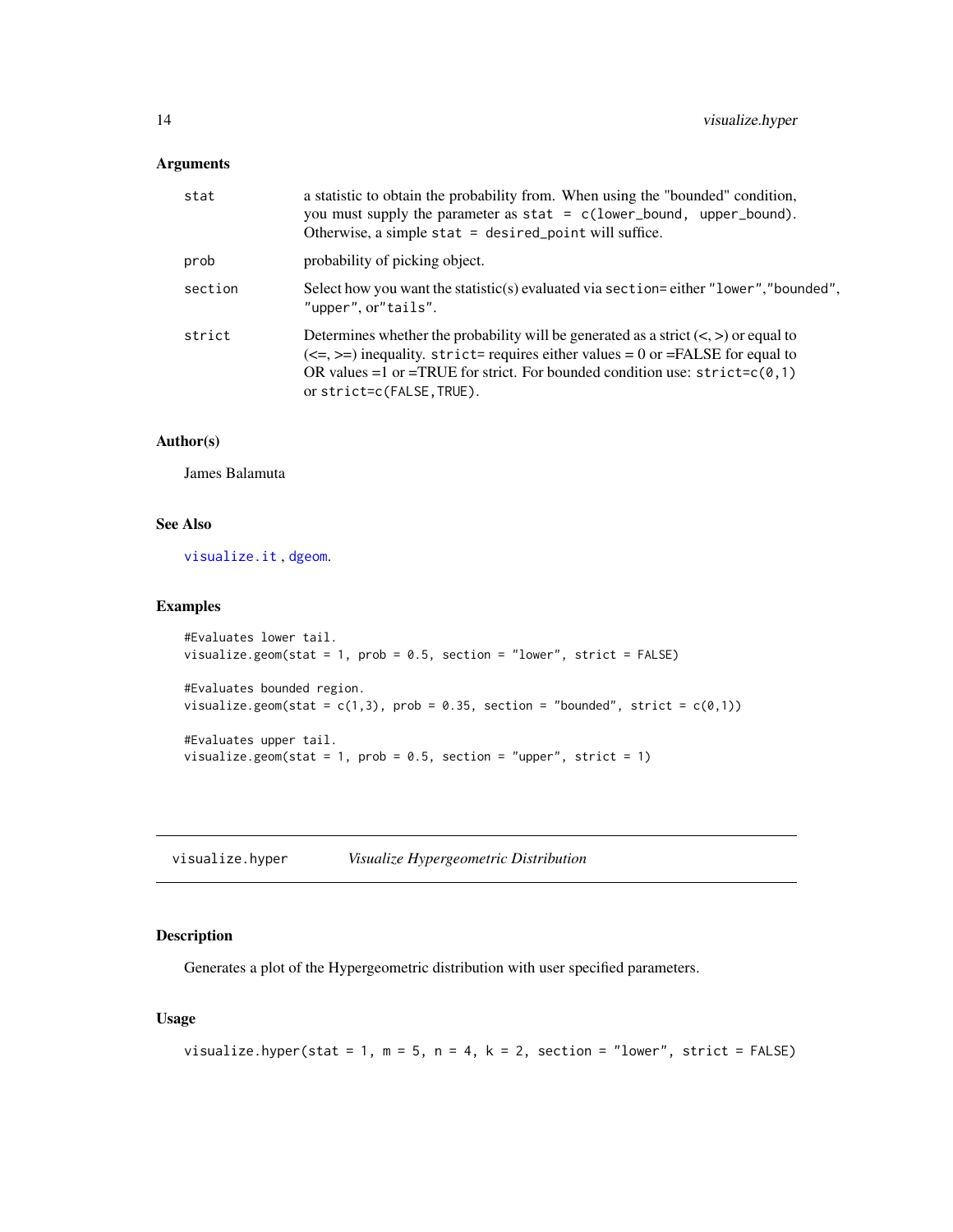#### <span id="page-14-0"></span>visualize.it 15

#### Arguments

| stat    | a statistic to obtain the probability from. When using the "bounded" condition,<br>you must supply the parameter as $stat = c(lower_bound, upper_bound).$<br>Otherwise, a simple stat $=$ desired_point will suffice.                                                                       |
|---------|---------------------------------------------------------------------------------------------------------------------------------------------------------------------------------------------------------------------------------------------------------------------------------------------|
| m       | m white balls. m must be greater than 0.                                                                                                                                                                                                                                                    |
| n       | n black balls. n must be greater than 0.                                                                                                                                                                                                                                                    |
| k       | draw k balls without replacement.                                                                                                                                                                                                                                                           |
| section | Select how you want the statistic(s) evaluated via section=either "lower", "bounded",<br>"upper", or"tails".                                                                                                                                                                                |
| strict  | Determines whether the probability will be generated as a strict $(<,>)$ or equal to<br>$(\leq=, \geq)$ inequality. strict= requires either values = 0 or = FALSE for equal to<br>OR values =1 or =TRUE for strict. For bounded condition use: $strict=c(0,1)$<br>or strict=c(FALSE, TRUE). |

# Author(s)

James Balamuta

# See Also

[visualize.it](#page-14-1) , [dhyper](#page-0-0).

#### Examples

```
#Evaluates lower tail.
visualize.hyper(stat = 1, m=4, n=5, k=3, section = "lower", strict = \theta)
#Evaluates bounded region.
visualize.hyper(stat = c(2,4), m=14, n=5, k=2, section = "bounded", strict = c(0,1))
#Evaluates upper tail.
visualize.hyper(stat = 1, m=4, n=5, k=3, section = "upper", strict = 1)
```
<span id="page-14-1"></span>visualize.it *Visualize's Processing Function*

# Description

Acts as a director of traffic and first line of error handling regarding submitted visualization requests. This function should only be used by advanced users.

```
visualize.it(dist = "norm", stat = c(0, 1), params = list(mu = 0, sd = 1),
              section = "lower", strict = c(0,1))
```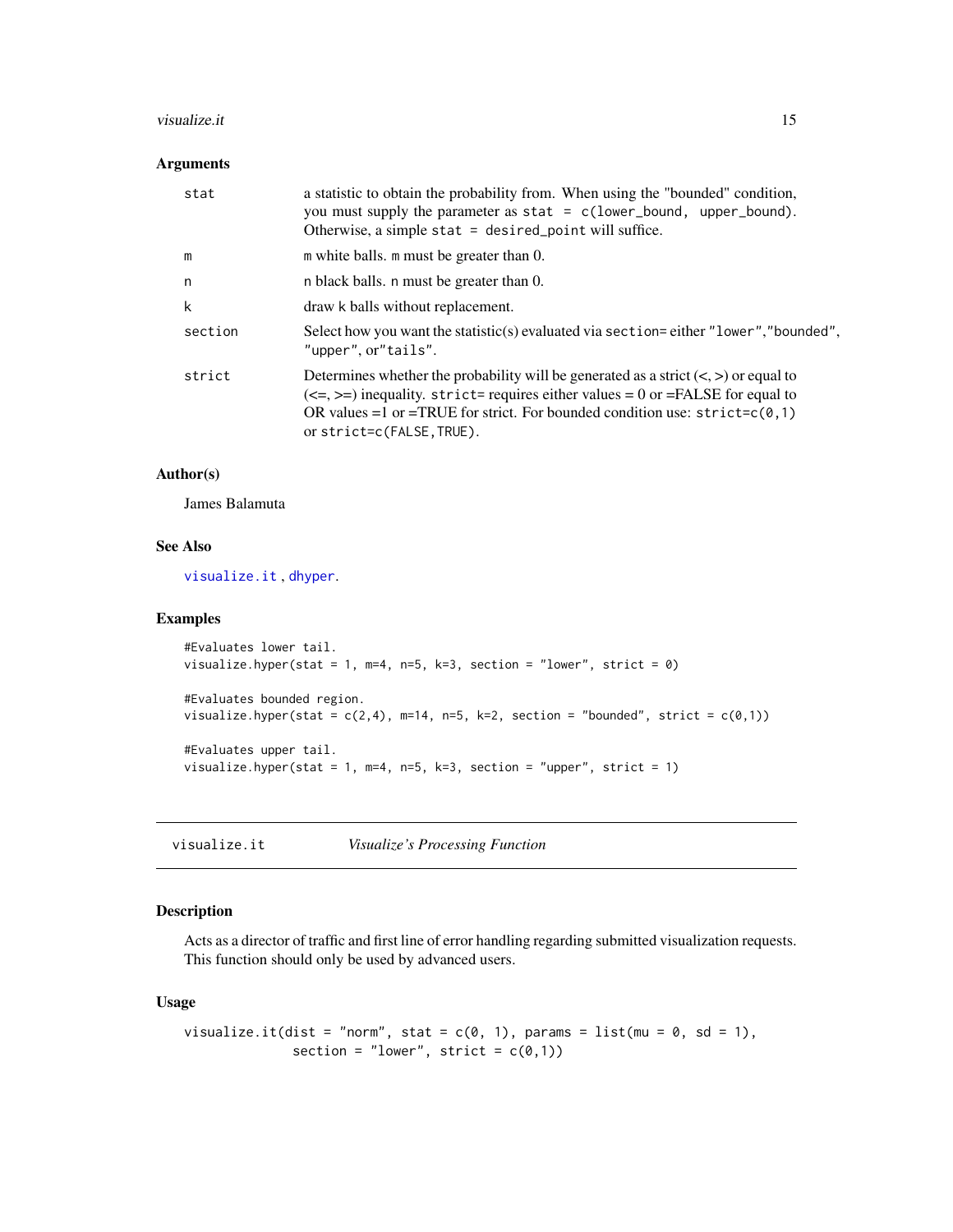#### <span id="page-15-0"></span>Arguments

| dist    | a string that should be contain a supported probability distributions name in R.<br>Supported continuous distributions: "beta", "chisq", "exp", "gamma", "norm",<br>and "unif". Supported discrete distributions: "binom", "geom", "hyper", "nbinom",<br>and "pois".                                                                                     |
|---------|----------------------------------------------------------------------------------------------------------------------------------------------------------------------------------------------------------------------------------------------------------------------------------------------------------------------------------------------------------|
| stat    | a statistic to obtain the probability from. When using the "bounded" condition,<br>you must supply the parameter as $stat = c(lower_bound, upper_bound).$<br>Otherwise, a simple stat = $desired\_point$ will suffice.                                                                                                                                   |
| params  | A list that must contain the necessary parameters for each distribution. For<br>example, params = $list(mu = 1, sd = 1)$ would be for a normal distribution<br>with mean 1 and standard deviation 1. If you are not aware of the parameters for<br>the distribution, consider using the visualize dist functions listed under the<br>"See Also" section. |
| section | Select how you want the statistic(s) evaluated via section=either "lower", "bounded",<br>"upper", or"tails".                                                                                                                                                                                                                                             |
| strict  | Determines whether the probability will be generated as a strict $(<,>)$ or equal to<br>$(\leq=,)=$ ) inequality. strict= requires either values = 0 or = FALSE for strict OR<br>values =1 or =TRUE for equal to. For bounded condition use: $strict=c(0,1)$<br>or strict=c(FALSE, TRUE).                                                                |

# Value

Returns a plot of the distribution according to the conditions supplied.

#### Author(s)

James Balamuta

#### References

http://cran.r-project.org/web/views/Distributions.html

# See Also

[visualize.beta](#page-2-1), [visualize.chisq](#page-5-1), [visualize.exp](#page-9-1), [visualize.gamma](#page-11-1), [visualize.norm](#page-19-1), [visualize.unif](#page-21-1), [visualize.binom](#page-3-1), [visualize.geom](#page-12-1), [visualize.hyper](#page-13-1), [visualize.nbinom](#page-18-1), [visualize.pois](#page-19-2).

```
# Defaults to lower tail evaluation
visualize.it(dist = 'norm', stat = 1, list(mu = 3 , sd = 2), section = "lower")
#Set to evaluate the upper tail.
visualize.it(dist = 'norm', stat = 1, list(mu=3,sd=2),section="upper")
#Set to shade inbetween a bounded region.
visualize.it(dist = 'norm', stat = c(-1,1), list(mu=0,sd=1), section="bounded")
#Gamma distribution evaluated at upper tail.
```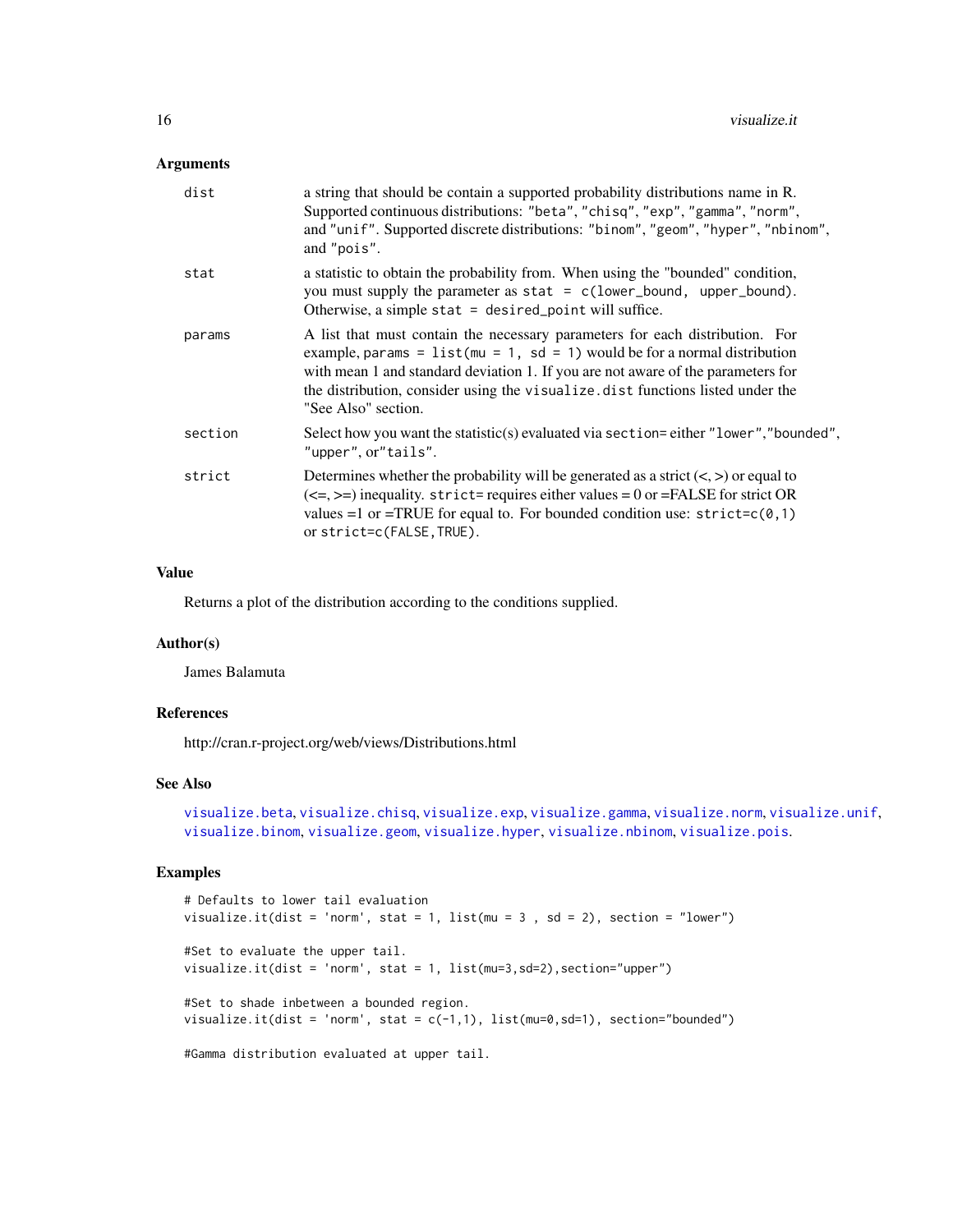# <span id="page-16-0"></span>visualize.lnorm 17

```
visualize.it(dist = 'gamma', stat = 2, params = list(alpha=2,beta=1),section='upper")#Binomial distribution evaluated at lower tail.
visualize.it('binom', stat = 2, params = list(n=4, p=.5))
```
<span id="page-16-1"></span>visualize.lnorm *Visualize Log Normal Distribution*

## Description

Generates a plot of the Log Normal distribution with user specified parameters.

#### Usage

```
visualize.lnorm(stat = 1, meanlog = 3, sdlog = 1, section = "lower")
```
#### Arguments

| stat    | a statistic to obtain the probability from. When using the "bounded" condition,                              |
|---------|--------------------------------------------------------------------------------------------------------------|
|         | you must supply the parameter as $stat = c(lower_bound, upper_bound)$ .                                      |
|         | Otherwise, a simple stat $=$ desired point will suffice.                                                     |
| meanlog | Mean of the distribution                                                                                     |
| sdlog   | Standard deviation of the distribution                                                                       |
| section | Select how you want the statistic(s) evaluated via section=either "lower", "bounded",<br>"upper", or"tails". |

# Value

Returns a plot of the distribution according to the conditions supplied.

#### Author(s)

James Balamuta

#### See Also

[visualize.it](#page-14-1), [dlnorm](#page-0-0).

```
#Evaluates lower tail.
visualize.lnorm(stat = 1, meanlog = 3, sdlog = 1, section = "lower")
#Evaluates bounded region.
visualize.lnorm(stat = c(3,5), meanlog = 3, sdlog = 3, section = "bounded")
#Evaluates upper tail.
visualize.lnorm(stat = 1, meanlog = 3, sdlog = 1, section = "upper")
```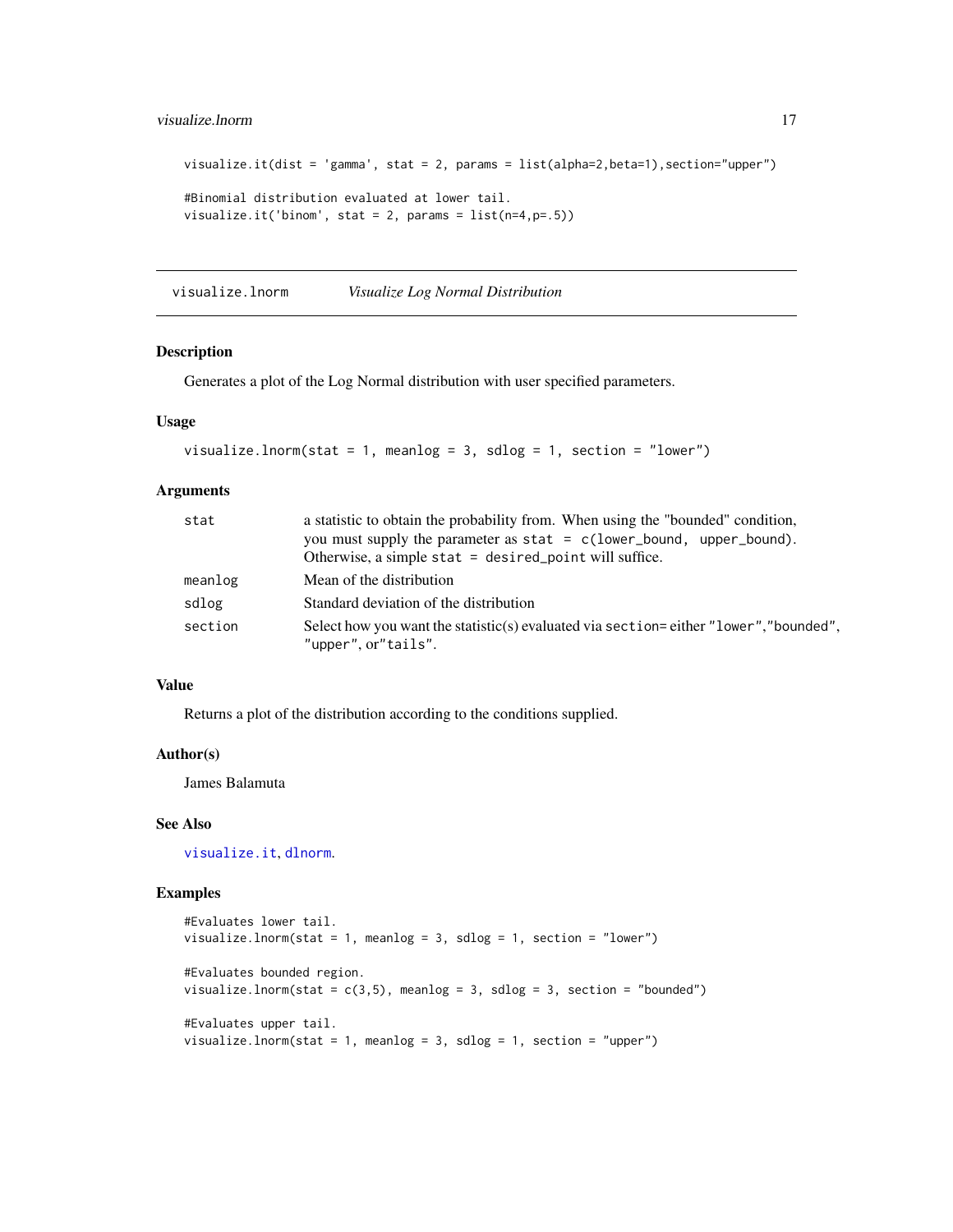<span id="page-17-1"></span><span id="page-17-0"></span>visualize.logis *Visualize Logistic distribution*

#### Description

Generates a plot of the Logistic distribution with user specified parameters.

#### Usage

```
visualize.logis(stat = 1, location = 3, scale = 1, section = "lower")
```
# Arguments

| stat     | a statistic to obtain the probability from. When using the "bounded" condition,<br>you must supply the parameter as $stat = c(lower_bound, upper_bound)$ .<br>Otherwise, a simple stat $=$ desired point will suffice. |
|----------|------------------------------------------------------------------------------------------------------------------------------------------------------------------------------------------------------------------------|
| location | Location of the distribution.                                                                                                                                                                                          |
| scale    | Scale of the distribution.                                                                                                                                                                                             |
| section  | Select how you want the statistic(s) evaluated via section=either "lower", "bounded".<br>"upper", or"tails".                                                                                                           |

#### Value

Returns a plot of the distribution according to the conditions supplied.

# Author(s)

James Balamuta

### See Also

[visualize.it](#page-14-1), [dlogis](#page-0-0).

```
#Evaluates lower tail.
visualize.logis(stat = 1, location = 4, scale = 2, section = "lower")
#Evaluates bounded region.
visualize.logis(stat = c(3,5), location = 4, scale = 2, section = "bounded")
#Evaluates upper tail.
visualize.logis(stat = 1, location = 4, scale = 2, section = "upper")
```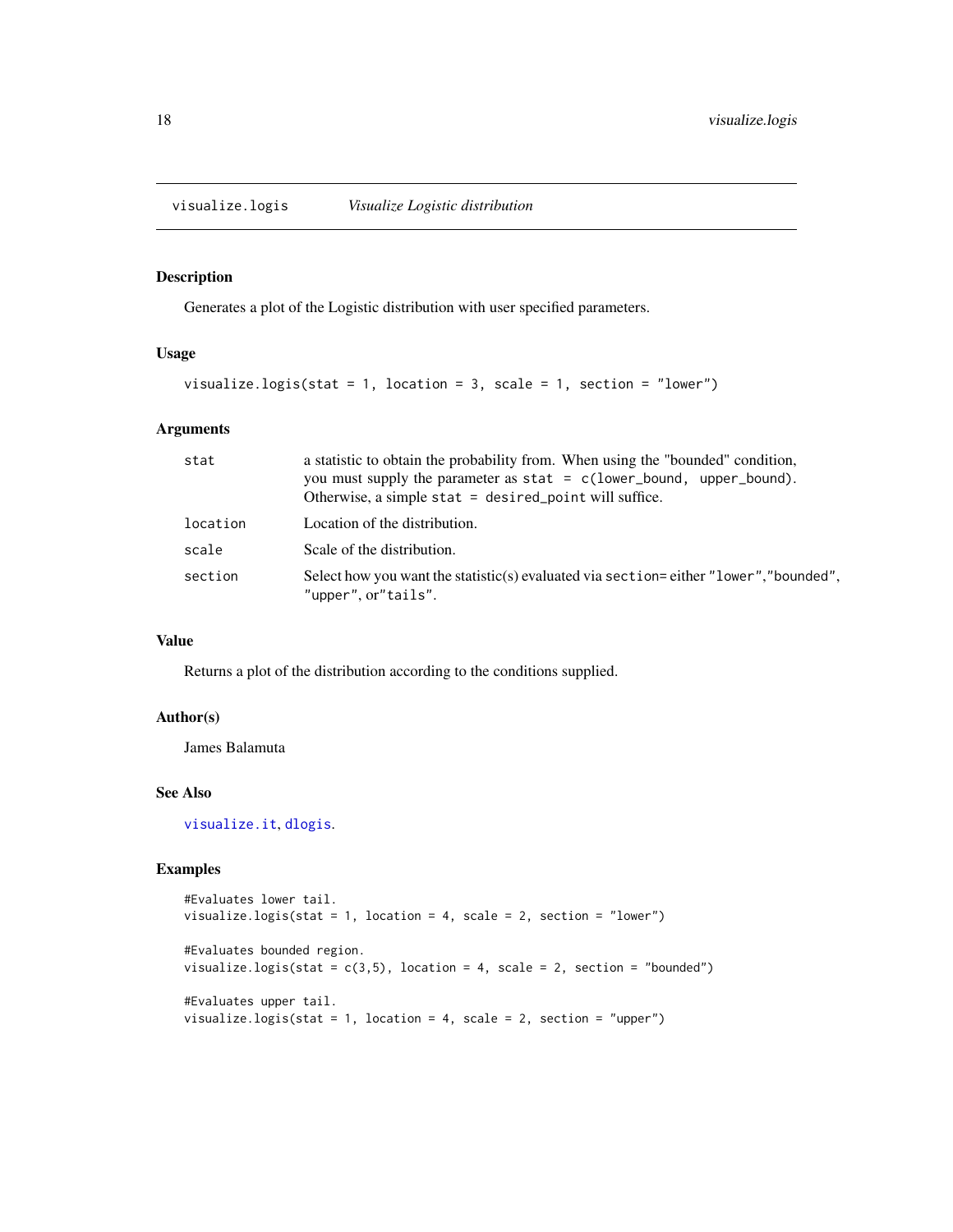<span id="page-18-1"></span><span id="page-18-0"></span>visualize.nbinom *Visualize Negative Binomial Distribution*

# Description

Generates a plot of the Negative Binomial distribution with user specified parameters.

# Usage

```
visualize.nbinom(stat = 1, size = 6, prob = 0.5, section = "lower", strict = FALSE)
```
# Arguments

| stat    | a statistic to obtain the probability from. When using the "bounded" condition,<br>you must supply the parameter as $stat = c(lower_bound, upper_bound).$<br>Otherwise, a simple stat = desired_point will suffice.                                                                     |
|---------|-----------------------------------------------------------------------------------------------------------------------------------------------------------------------------------------------------------------------------------------------------------------------------------------|
| size    | number of objects.                                                                                                                                                                                                                                                                      |
| prob    | probability of picking object.                                                                                                                                                                                                                                                          |
| section | Select how you want the statistic(s) evaluated via section=either "lower", "bounded",<br>"upper", or"tails".                                                                                                                                                                            |
| strict  | Determines whether the probability will be generated as a strict $(<,>)$ or equal to<br>$(\leq=,)=$ inequality. strict= requires either values = 0 or = FALSE for equal to<br>OR values =1 or =TRUE for strict. For bounded condition use: $strict=c(0,1)$<br>or strict=c(FALSE, TRUE). |

# Author(s)

James Balamuta

# See Also

[visualize.it](#page-14-1) , [dnbinom](#page-0-0).

```
#Evaluates lower tail.
visualize.nbinom(stat = 1, size = 5, prob = 0.5, section = "lower", strict = 0)
#Evaluates bounded region.
visualize.nbinom(stat = c(1,3), size = 10, prob = 0.35, section = "bounded",
                   strict = c(TRUE, FALSE))
#Evaluates upper tail.
visualize.nbinom(stat = 1, size = 5, prob = 0.5, section = "upper", strict = 1)
```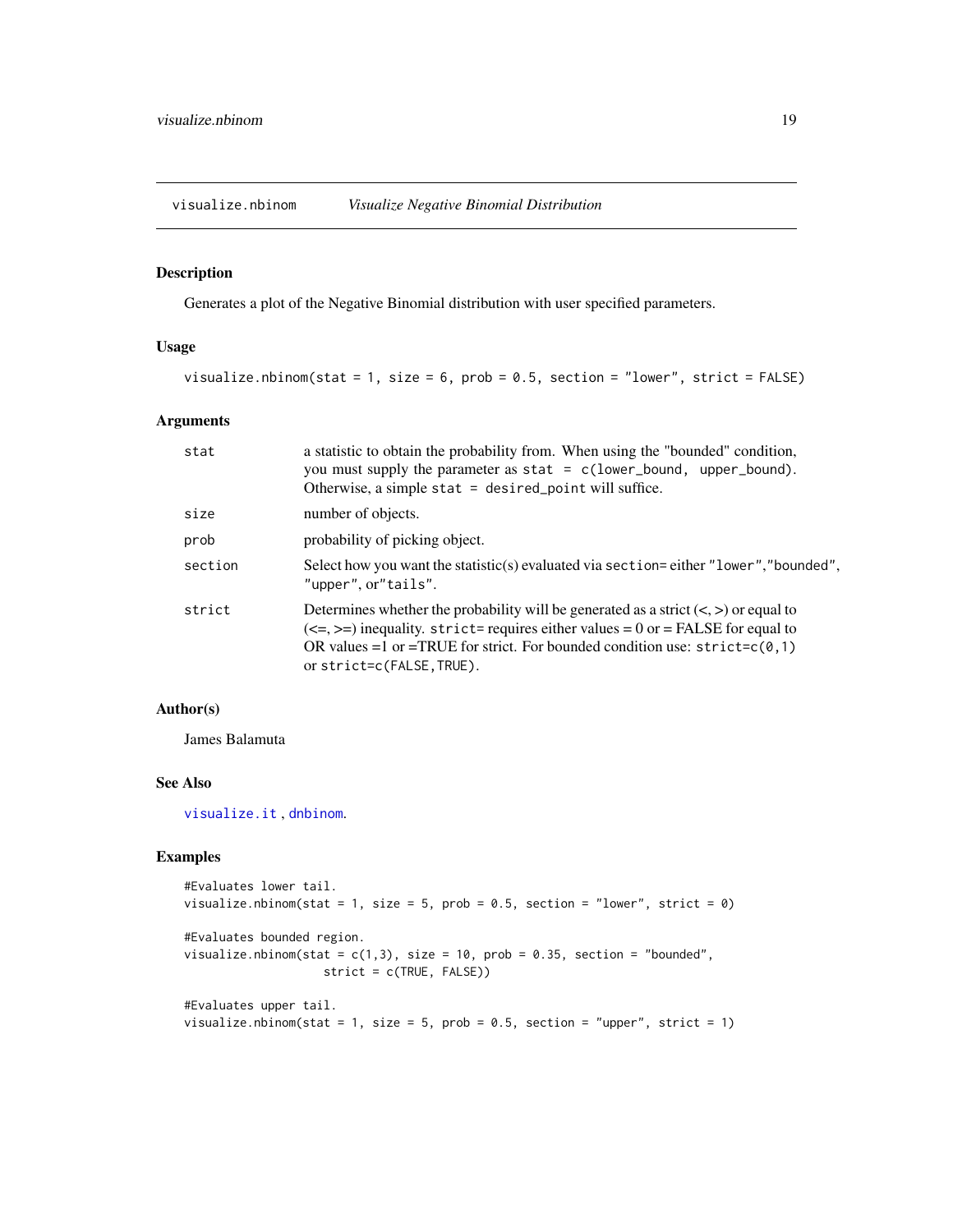<span id="page-19-1"></span><span id="page-19-0"></span>

#### Description

Generates a plot of the Normal distribution with user specified parameters.

# Usage

visualize.norm(stat = 1, mu = 0, sd = 1, section = "lower")

#### Arguments

| stat    | a statistic to obtain the probability from. When using the "bounded" condition,<br>you must supply the parameter as $stat = c(lower_bound, upper_bound)$ . |
|---------|------------------------------------------------------------------------------------------------------------------------------------------------------------|
|         | Otherwise, a simple stat $=$ desired point will suffice.                                                                                                   |
| mu      | mean of the Normal Distribution.                                                                                                                           |
| sd      | standard deviation of the Normal Distribution.                                                                                                             |
| section | Select how you want the statistic(s) evaluated via section=either "lower", "bounded",<br>"upper", or"tails".                                               |

# See Also

[visualize.it](#page-14-1) , [dnorm](#page-0-0).

#### Examples

```
#Evaluates lower tail.
visualize.norm(stat = 1, mu = 4, sd = 5, section = "lower")
#Evaluates bounded region.
visualize.norm(stat = c(3,6), mu = 5, sd = 3, section = "bounded")
#Evaluates upper tail.
visualize.norm(stat = 1, mu = 3, sd = 2, section = "upper")
```
<span id="page-19-2"></span>visualize.pois *Visualize Poisson Distribution*

#### Description

Generates a plot of the Poisson distribution with user specified parameters.

```
visualize.pois(stat = 1, lambda = 3.5, section = "lower", strict = FALSE)
```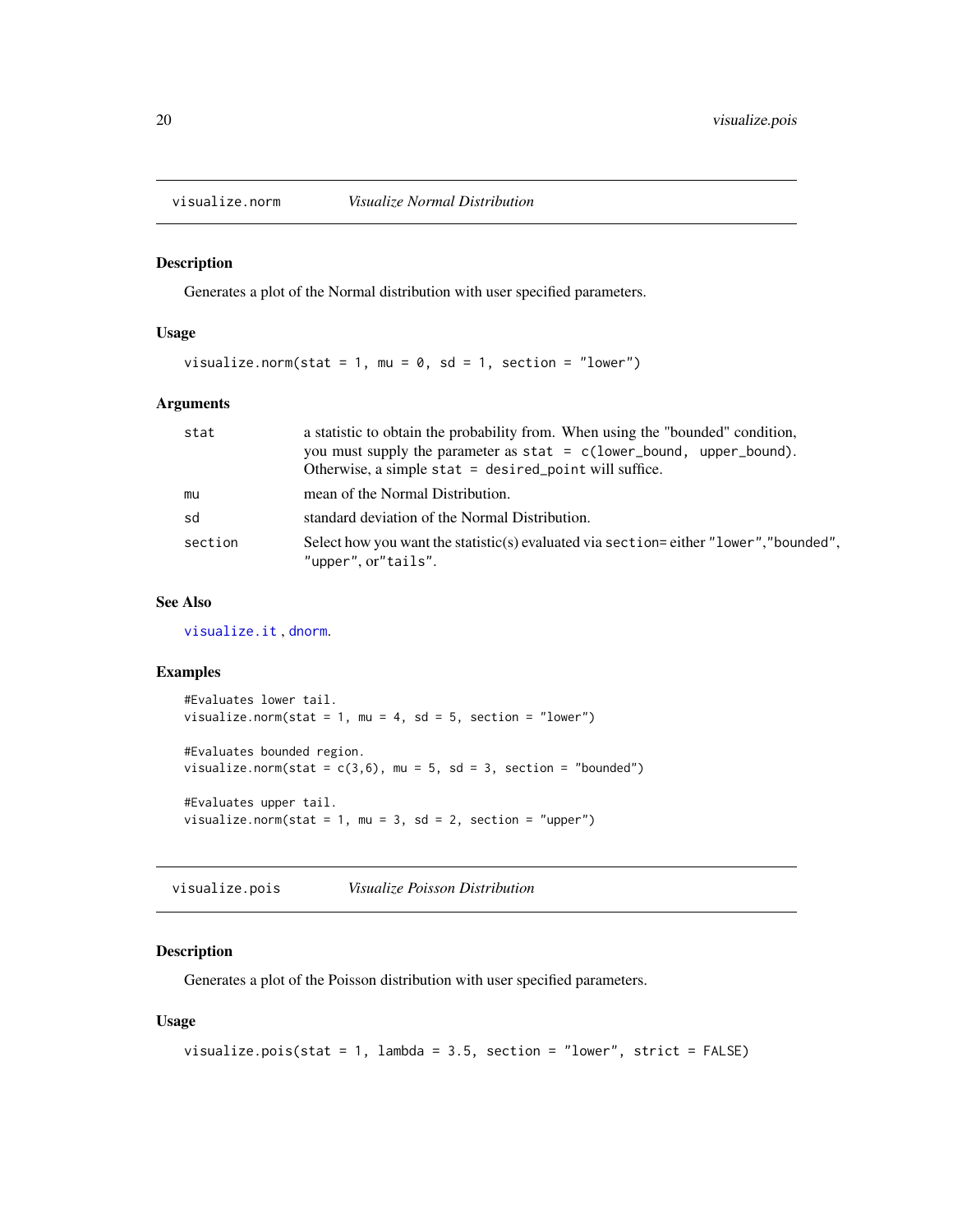#### <span id="page-20-0"></span>visualize.t 21

# Arguments

| stat    | a statistic to obtain the probability from. When using the "bounded" condition,<br>you must supply the parameter as $stat = c(lower_bound, upper_bound).$<br>Otherwise, a simple stat $=$ desired point will suffice.                                                                      |
|---------|--------------------------------------------------------------------------------------------------------------------------------------------------------------------------------------------------------------------------------------------------------------------------------------------|
| lambda  | lambda value of the Poisson Distribution.                                                                                                                                                                                                                                                  |
| section | Select how you want the statistic(s) evaluated via section=either "lower", "bounded",<br>"upper", or"tails".                                                                                                                                                                               |
| strict  | Determines whether the probability will be generated as a strict $(<,>)$ or equal to<br>$(\leq=, \geq)$ inequality. strict= requires either values = 0 or =FALSE for equal to<br>OR values =1 or =TRUE for strict. For bounded condition use: $strict=c(0,1)$<br>or strict=c(FALSE, TRUE). |

# Author(s)

James Balamuta

# See Also

[visualize.it](#page-14-1) , [dpois](#page-0-0).

#### Examples

```
#Evaluates lower tail.
visualize.pois(stat = 1, lambda = 2, section = "lower", strict = FALSE)
#Evaluates bounded region.
visualize.pois(stat = c(1,3), lambda = 3, section = "bounded", strict = c(\emptyset,1))
#Evaluates upper tail.
visualize.pois(stat = 1, lambda = 2, section = "upper", strict = 1)
```
<span id="page-20-1"></span>visualize.t *Visualize Student's t distribution*

# Description

Generates a plot of the Student's t distribution with user specified parameters.

```
visualize.t(stat = 1, df = 3, section = "lower")
```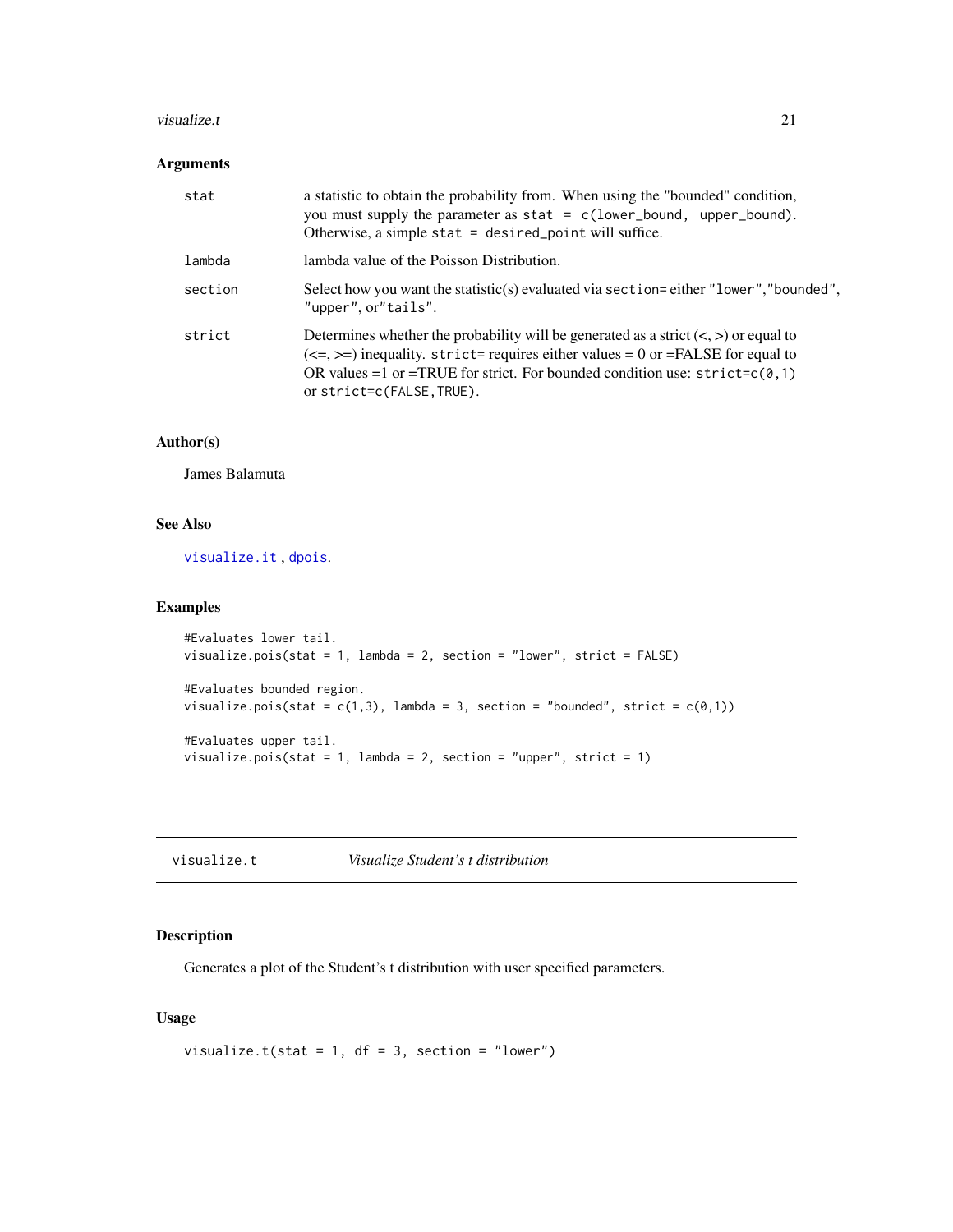# <span id="page-21-0"></span>Arguments

| stat    | a statistic to obtain the probability from. When using the "bounded" condition,<br>you must supply the parameter as $stat = c(lower_bound, upper_bound).$<br>Otherwise, a simple stat = desired_point will suffice. |
|---------|---------------------------------------------------------------------------------------------------------------------------------------------------------------------------------------------------------------------|
| df      | Degrees of freedom                                                                                                                                                                                                  |
| section | Select how you want the statistic(s) evaluated via section=either "lower", "bounded",<br>"upper", or"tails".                                                                                                        |

#### Value

Returns a plot of the distribution according to the conditions supplied.

#### Author(s)

James Balamuta

# See Also

[visualize.it](#page-14-1), [dt](#page-0-0).

# Examples

```
#Evaluates lower tail.
visualize.t(stat = 1, df = 4, section = "lower")
#Evaluates bounded region.
visualize.t(stat = c(3,5), df = 6, section = "bounded")
#Evaluates upper tail.
```
visualize.t(stat = 1,  $df = 4$ , section = "upper")

<span id="page-21-1"></span>visualize.unif *Visualize Uniform Distribution*

# Description

Generates a plot of the Uniform distribution with user specified parameters.

```
visualize.unif(stat = 1, a = 0, b = 1, section = "lower")
```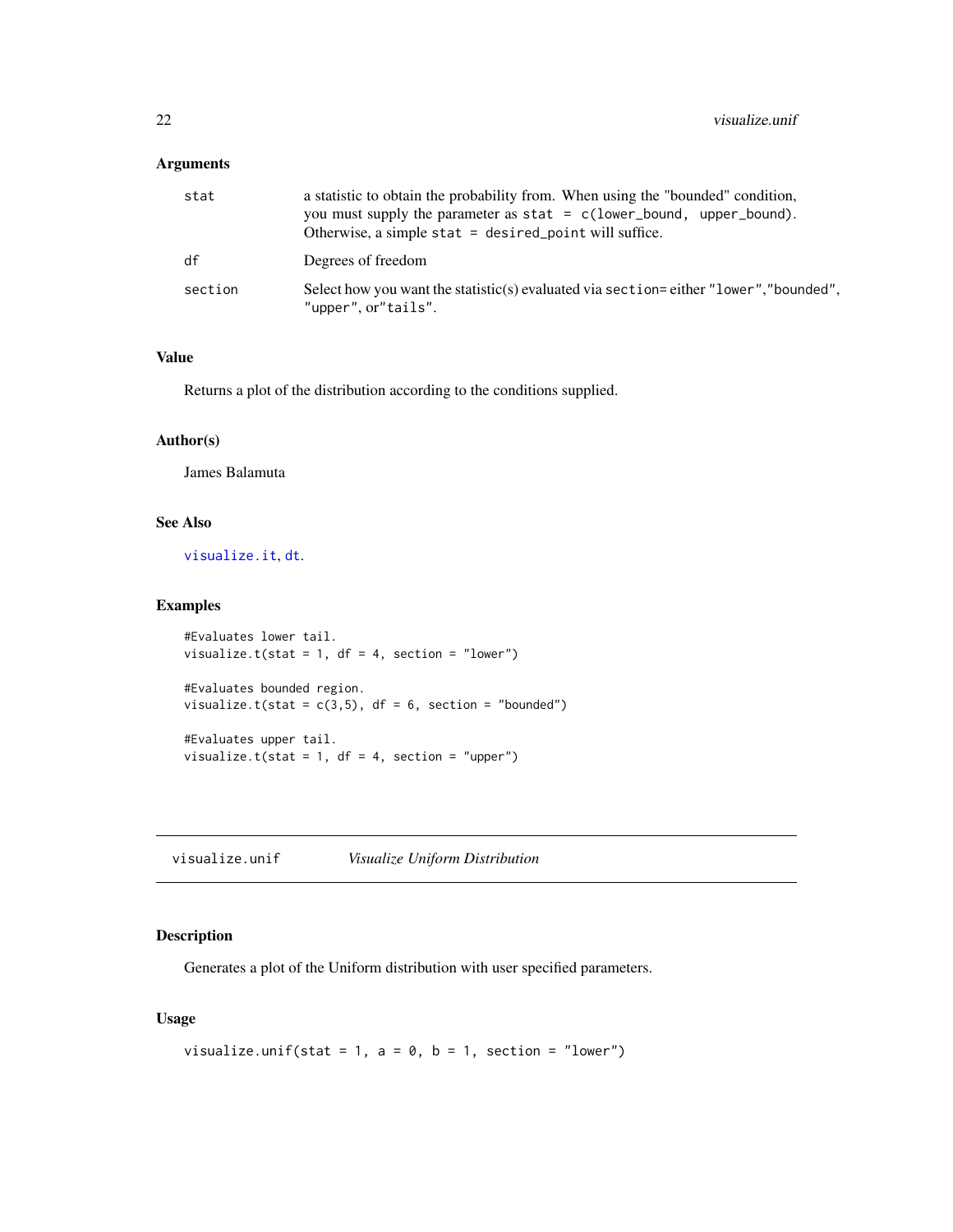# <span id="page-22-0"></span>visualize.wilcox 23

# Arguments

| stat    | a statistic to obtain the probability from. When using the "bounded" condition,<br>you must supply the parameter as $stat = c(lower_bound, upper_bound).$<br>Otherwise, a simple stat $=$ desired point will suffice. |
|---------|-----------------------------------------------------------------------------------------------------------------------------------------------------------------------------------------------------------------------|
| a       | starting point. Note: a<br>b                                                                                                                                                                                          |
| b       | end point. Note: $b > a$                                                                                                                                                                                              |
| section | Select how you want the statistic(s) evaluated via section=either "lower", "bounded",<br>"upper", or"tails".                                                                                                          |

#### Author(s)

James Balamuta

# See Also

[visualize.it](#page-14-1) , [dunif](#page-0-0).

# Examples

```
#Evaluates lower tail.
visualize.unif(stat = 8.75, a = 7, b = 10, section = "lower")
#Evaluates bounded region.
visualize.unif(stat = c(3,6), a = 1, b = 7, section = "bounded")
#Evaluates upper tail.
visualize.unif(stat = 2, a = 1, b = 5, section = "upper")
```
<span id="page-22-1"></span>visualize.wilcox *Visualize Cauchy Distribution*

#### Description

Generates a plot of the Wilcoxon Rank Sum distribution with user specified parameters.

# Usage

```
visualize.wilcox(stat = 1, m = 7, n = 3, section = "lower")
```
# Arguments

| stat    | a statistic to obtain the probability from. When using the "bounded" condition,<br>you must supply the parameter as $stat = c(lower_bound, upper_bound)$ .<br>Otherwise, a simple stat $=$ desired point will suffice. |
|---------|------------------------------------------------------------------------------------------------------------------------------------------------------------------------------------------------------------------------|
| m       | Sample size from group 1.                                                                                                                                                                                              |
| n       | Sample size from group 2.                                                                                                                                                                                              |
| section | Select how you want the statistic(s) evaluated via section=either "lower", "bounded",<br>"upper", or"tails".                                                                                                           |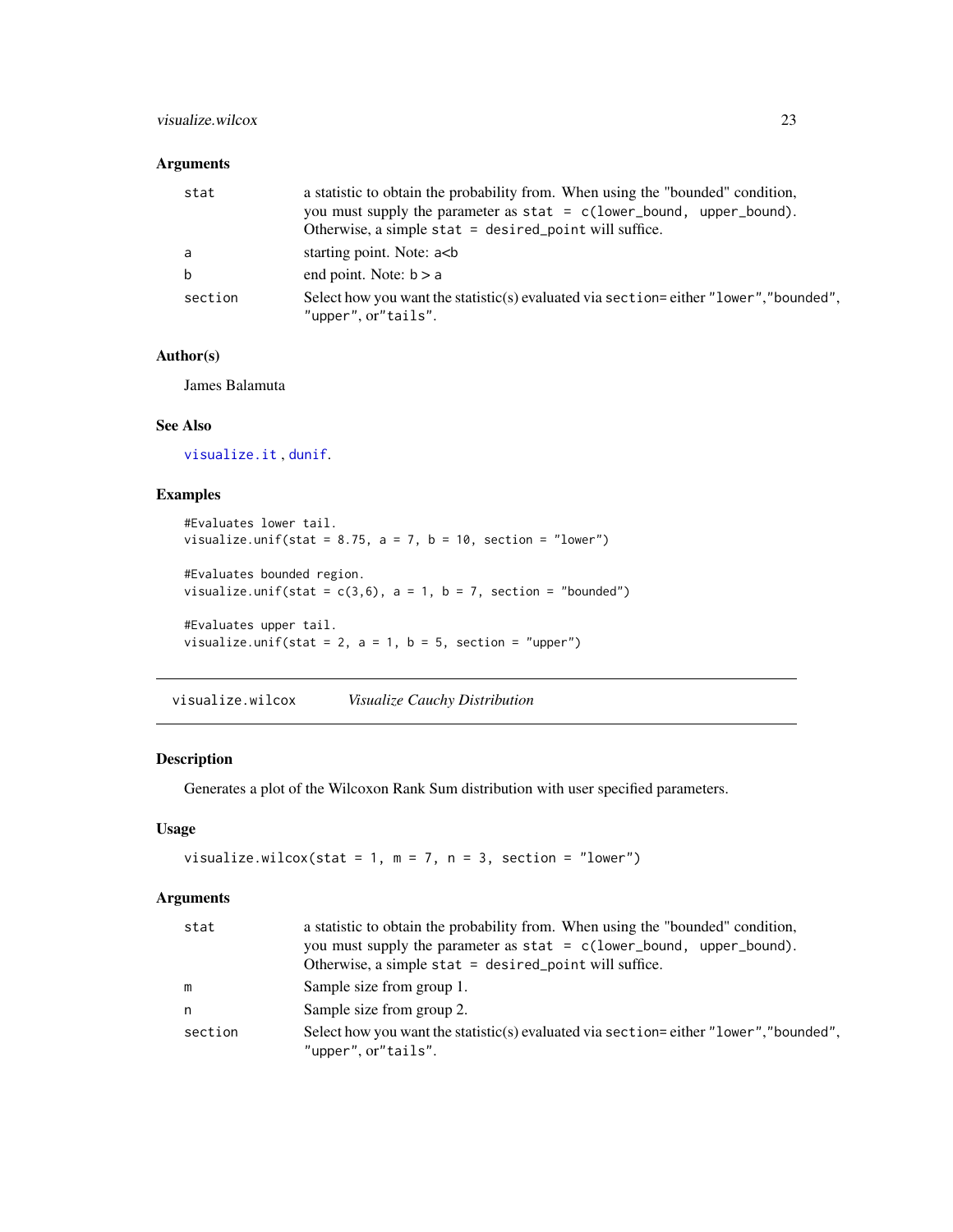# <span id="page-23-0"></span>Value

Returns a plot of the distribution according to the conditions supplied.

# Author(s)

James Balamuta

# See Also

[visualize.it](#page-14-1), [dwilcox](#page-0-0).

# Examples

```
#Evaluates lower tail.
visualize.wilcox(stat = 1, m = 7, n = 3, section = "lower")
```
#Evaluates bounded region. visualize.wilcox(stat =  $c(2,3)$ , m = 5, n = 4, section = "bounded")

#Evaluates upper tail. visualize.wilcox(stat = 1,  $m = 7$ ,  $n = 3$ , section = "upper")